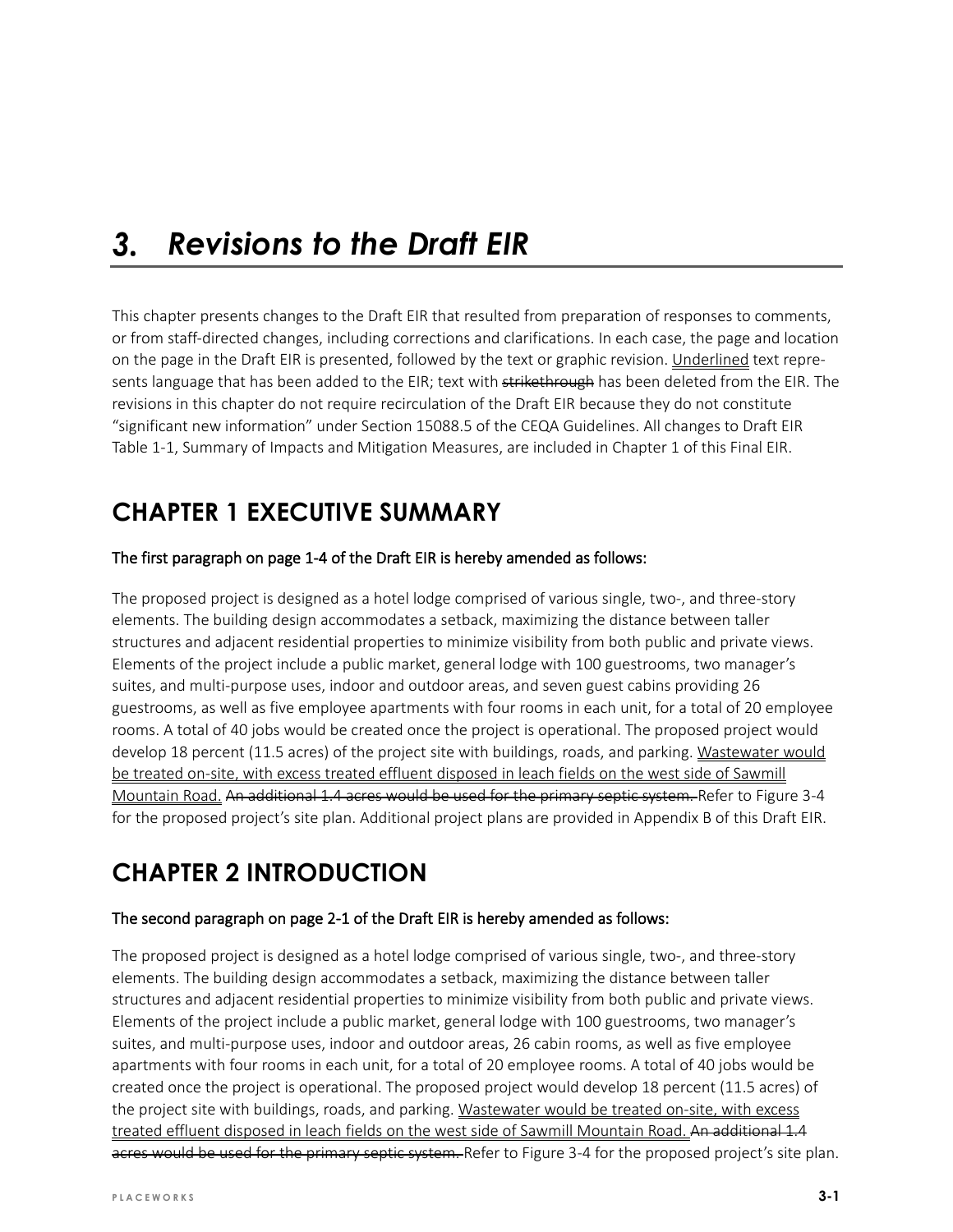# **CHAPTER 3 PROJECT DESCRIPTION**

#### The last paragraph on page 3-7, continuing onto page 3-8, of the Draft EIR is hereby amended as follows:

The proposed project is designed as a hotel lodge comprised of various single, two-, and three-story elements. The building design accommodates a setback, maximizing the distance between taller structures and adjacent residential properties to minimize visibility from both public and private views. Elements of the project include a public market, general lodge with 100 guestrooms and multi-purpose uses, indoor and outdoor areas, and 26 cabin guestrooms in seven buildings, as well as 5 employee apartments with four rooms in each unit, for a total of 20 employee rooms. A total of 40 jobs would be created once the project is operational. The proposed project would develop 18 percent (11.5 acres) of the project site with buildings, roads, and parking. Wastewater would be treated on-site, with excess treated effluent disposed in leach fields on the west side of Sawmill Mountain Road. An additional 1.4 acres would be used for the primary septic system. Refer to Figure 3-4 for the proposed project's site plan. Additional project plans are provided in Appendix B of this Draft EIR.

### The third paragraph on page 3-20 of the Draft EIR is hereby amended as follows:

All landscaping proposed as part of the project would consist of low water-use vegetation. Planted areas would be irrigated with a high efficiency irrigation system in compliance with State and County water efficient landscape regulations. Water used for irrigation would originate from stormwater and greywater recycled water systems that capture and store water on-site for the purpose of irrigation. Subsurface groundwater would not be used for landscape irrigation. All proposed plantings would be native California Species that require minimal water.

#### The last bulleted item at the top of page 3-23 of the Draft EIR is hereby amended as follows:

Greywater-Recycled water systems for landscape irrigation to eliminate the use of fresh water, and rainwater collection and storage.

### The second to last bulleted item at the bottom of page 3-23 of the Draft EIR is hereby amended as follows:

 Vegetation Management. A Vegetation Management Plan that integrates the needs for wildland fire safety would be incorporated into the landscaping documents. The landscape would be designed and maintained in compliance with this Vegetation Management Plan, which would be reviewed and approved by the Tuolumne County Fire Prevention Bureau. The landscape would be irrigated using the greywater recycled water system, which is an additional defense against wildland fire.

### The last paragraph on page 3-24, continuing onto page 3-25, of the Draft EIR is hereby amended as follows:

Wildland Fire Response Support. Development in the county must comply with fire safety standards outlined in Title 15 of the Code of Ordinances. The project proposes construction in compliance with the National Fire Protection Association's fire protection system and would include fire sprinkler and standpipe systems. Suppression systems and site hydrants for fire protection would be provided using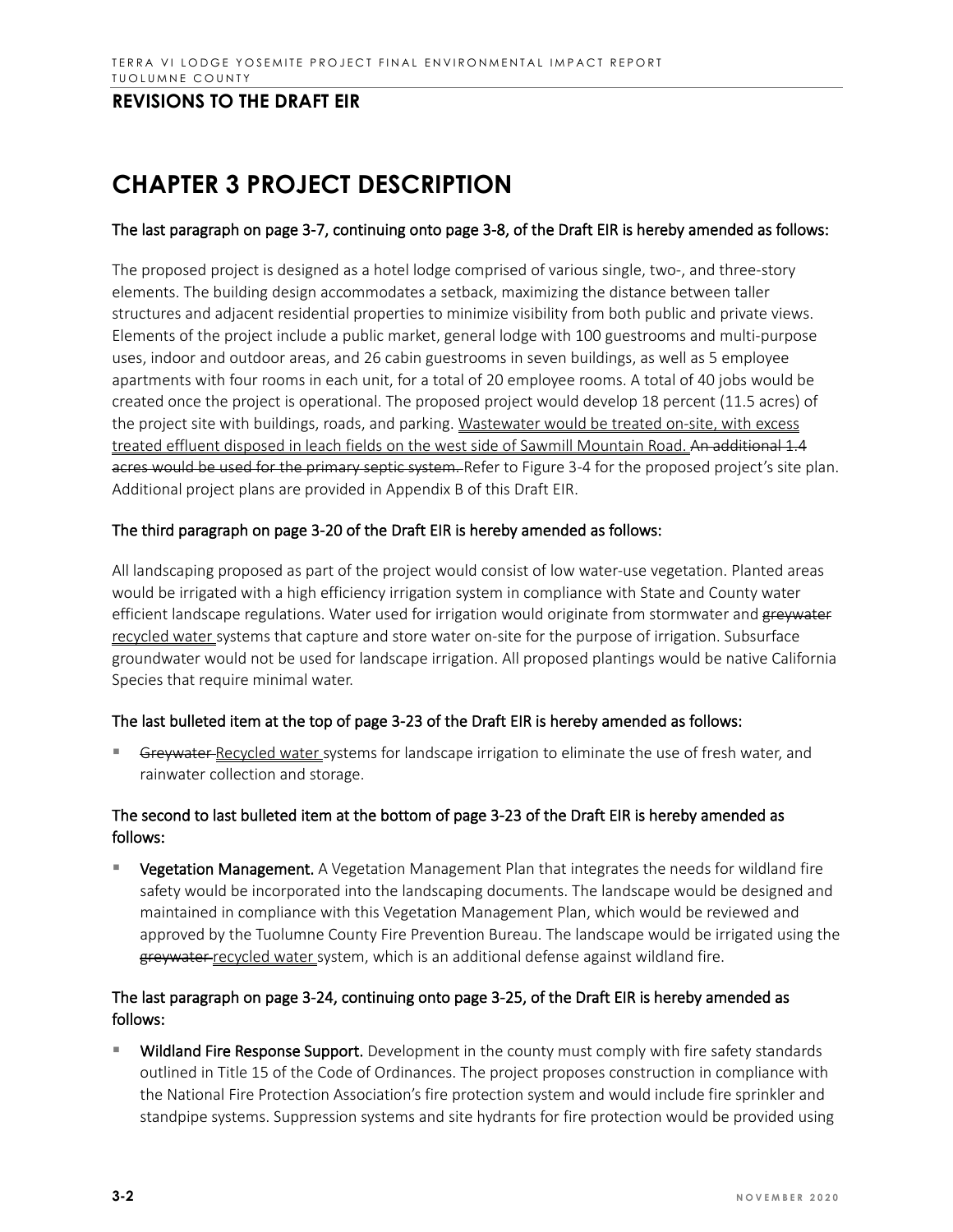a combination of reclaimed, treated wastewater greywater, and potable water storage. Water supply would be provided by a storage system and augmented with wildland fire hoses.

### Section 3.3.8.1, Water Supply and Water Conservation, on page 3-26 of the Draft EIR is hereby amended as follows:

The project proposes an on-site public water system that would be developed from two on-site wells that are currently in place. Three monitoring wells have also been installed on-site but are not proposed for use for water supply. Well water is proposed to be treated and stored in water tanks located adjacent to the on-site roadway that ends in a cul-de-sac along on the northern boundary. Treatment of well water may include an on-site treatment unit that would be located next to the proposed water tanks. The determination of whether to include the treatment unit would be dependent on the result of future water quality testing, which would be conducted prior to project completion. As mentioned above, fire suppression systems and site hydrants for fire protection would be provided using a combination of reclaimed, treated greywater wastewater and potable water storage. All water conveyance pipes would be routed under proposed roads to minimize impacts to native ground.

The project proposes to minimize water consumption through the use of grey-recycled water systems for landscape irrigation, as well as by using high-efficiency appliances and low-flow plumbing features. It is estimated that the project would generate up to 7,000 gallons of  $g_{rev-recycled}$  water per day for secondary uses such as landscape irrigation. Additionally, the project proposes use of recyclable singleservice plates and utensils, which require three times less water for washing and sanitation activities.

#### Section 3.3.8.2, Wastewater, page 3-26, of the Draft EIR is hereby amended as follows:

The on-site wastewater treatment system (OWTS) would consist of a Micro Membrane Reactor that provides disinfected tertiary treated effluent be divided between five separate wastewater systems sized for 10,000 gallons per day of sewage loading each. Enhanced wastewater system reliability would be provided through duplex pumping equipment. An area has been planned for and set aside for a 100 percent replacement future leach system area. The process would include influent screening, an anoxic process for nutrient removal, an aeration zone for activated sludge and membrane filtration, sludge return/wasting, and disinfection. The OWTS would be sized to treat up to 130 percent (23,282 gallon per day) of the proposed project's expected full operating water demand (17,832 gallons per day). The proposed OWTS would also be designed and built to incorporate beneficial uses of recycled water. Recycled water would be used for non-potable indoor uses, on-site landscape irrigation, and fire suppression. Excess treated effluent that is not used for dual-plumbed fixtures, irrigation, or fire suppression purposes would be disposed in leach fields on the west side of Sawmill Mountain Road.

The proposed OWTS would be placed in a building located in the proposed maintenance yard on the west side of Sawmill Mountain Road. The building would consist of a poured-in-place concrete slab, a reinforced concrete block, metal roof trusses, and a galvanized metal roof structure. The building would be fitted with sound-attenuation measures to ensure the operating noise is equal to or less than 65 dB at 3 feet. The power requirements would be served by the proposed emergency generator in the event of a power disruption.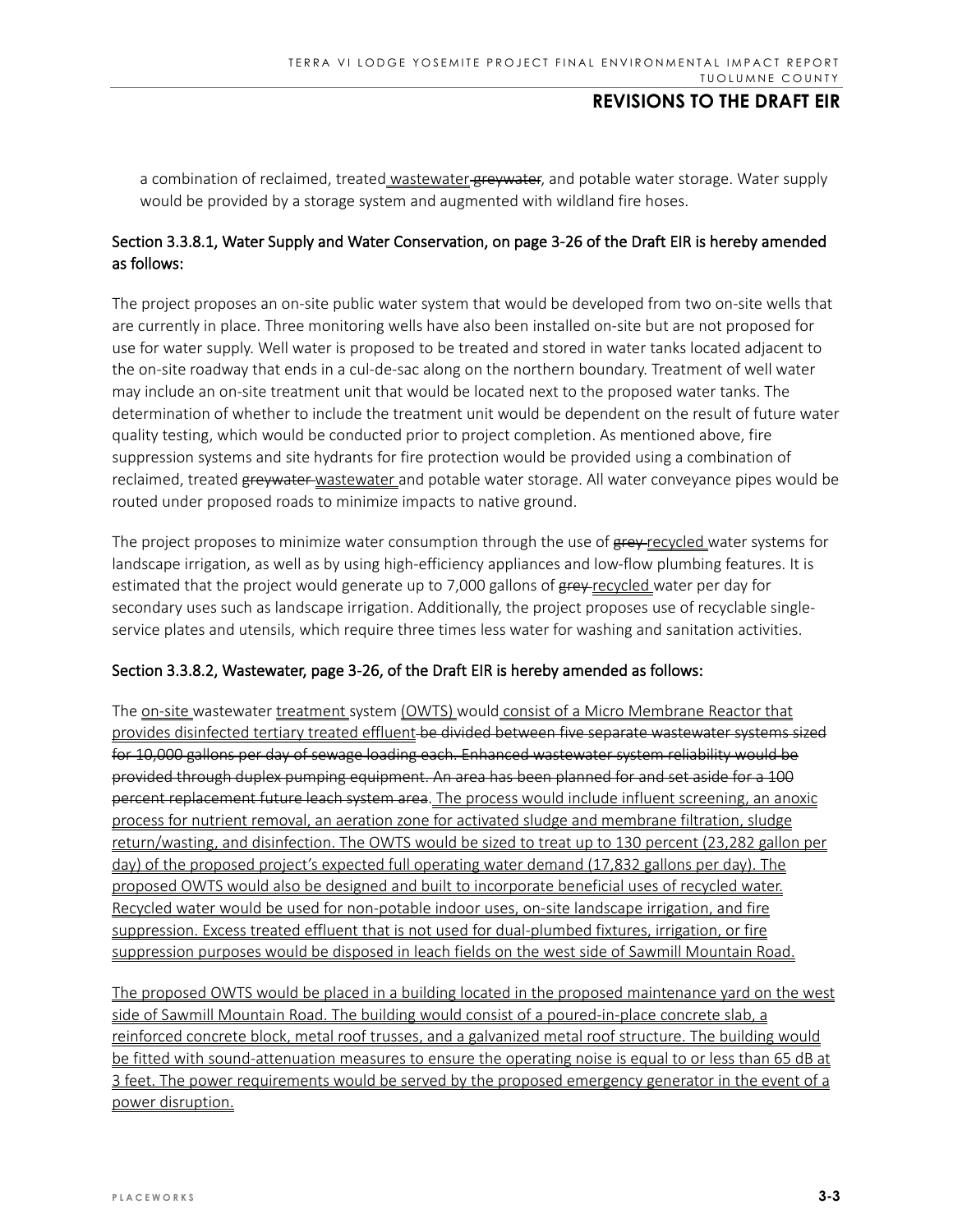The food service wastewater treatment system would include a technologically advanced aerobic treatment system that would be continuously monitored. Specifically, a microprocessor-controlled treatment system would provide remote telemetry to a qualified service provider for 24-hour wastewater treatment system monitoring.

All wastewater would be separated into black water and greywater and treated on-site. The black water would be disposed through the proposed leach system, and the greywater would be treated, stored, and re-used for on-site landscape irrigation. The proposed wastewater treatment and pumping system would be located on the southern border of the project site, between Highway 120 and the proposed fire access road. Surplus greywater treated wastewater would be disposed in the leach field.<sup>13</sup>

# **CHAPTER 4.1 AESTHETICS**

#### The first full paragraph on page 4.1-26 of the Draft EIR is hereby amended as follows:

The water tanks would be approximately 14 feet at the tallest point and would not block any views. The retaining walls would be 5 feet in height from grade, placed to taper into the landscape, and would be designed to mimic natural materials, thereby not blocking views. All buildings would be located on lower elevations on the western portion of the project site, including the proposed maintenance building in the maintenance yard on the west side of Sawmill Mountain Road. Additionally, the existing coniferous forest surrounding the project site would remain. Mature trees existing on the project site are of heights that currently block the majority of scenic vista views from the project site. Furthermore, the views of the mountains in Stanislaus National Forest from the project site are not recognized by the County or State as scenic viewing locations; that is, a distinct location where people gather with a reasonable expectation of having a view of a scenic resource. Therefore, development of the proposed project would not further block or obstruct public views of scenic vistas from public viewing. Similar views would continue to be visible along the project site.

#### The first full paragraph on page 4.1-27 of the Draft EIR is hereby amended as follows:

In addition, as discussed in Chapter 4.12, Noise, implementation of Mitigation Measure NOI-1.1 would require construction of a solid noise barrier measuring  $8-11$  feet in height along the north, east, and west sides of the maintenance yard boundary. The barrier could be constructed of either masonry or precast concrete panels. The noise barrier would be located in the area shown on Figure 4.12-2 and would not affect scenic views from roadways. Therefore, Mitigation Measure NOI-1.1 would not result in any secondary impacts to aesthetics or visual resources.

#### The second paragraph on page 4.1-28, of the Draft EIR is hereby amended as follows:

Development would be situated on 11.5 acres, approximately 18 percent of the project site, for buildings, roads, and parking, and an additional 1.4 acres for the primary septic system, totaling 12.9 acres or approximately 20 percent of the project site. Excess treated effluent that is not used for dual-plumbed fixtures, irrigation, or fire suppression purposes would be disposed in leach fields on the west side of Sawmill Mountain Road. The remainder of the project site would be in the Open Space Zoning District and be left undeveloped with Sierra mixed-conifer vegetation. While the addition of buildings and associated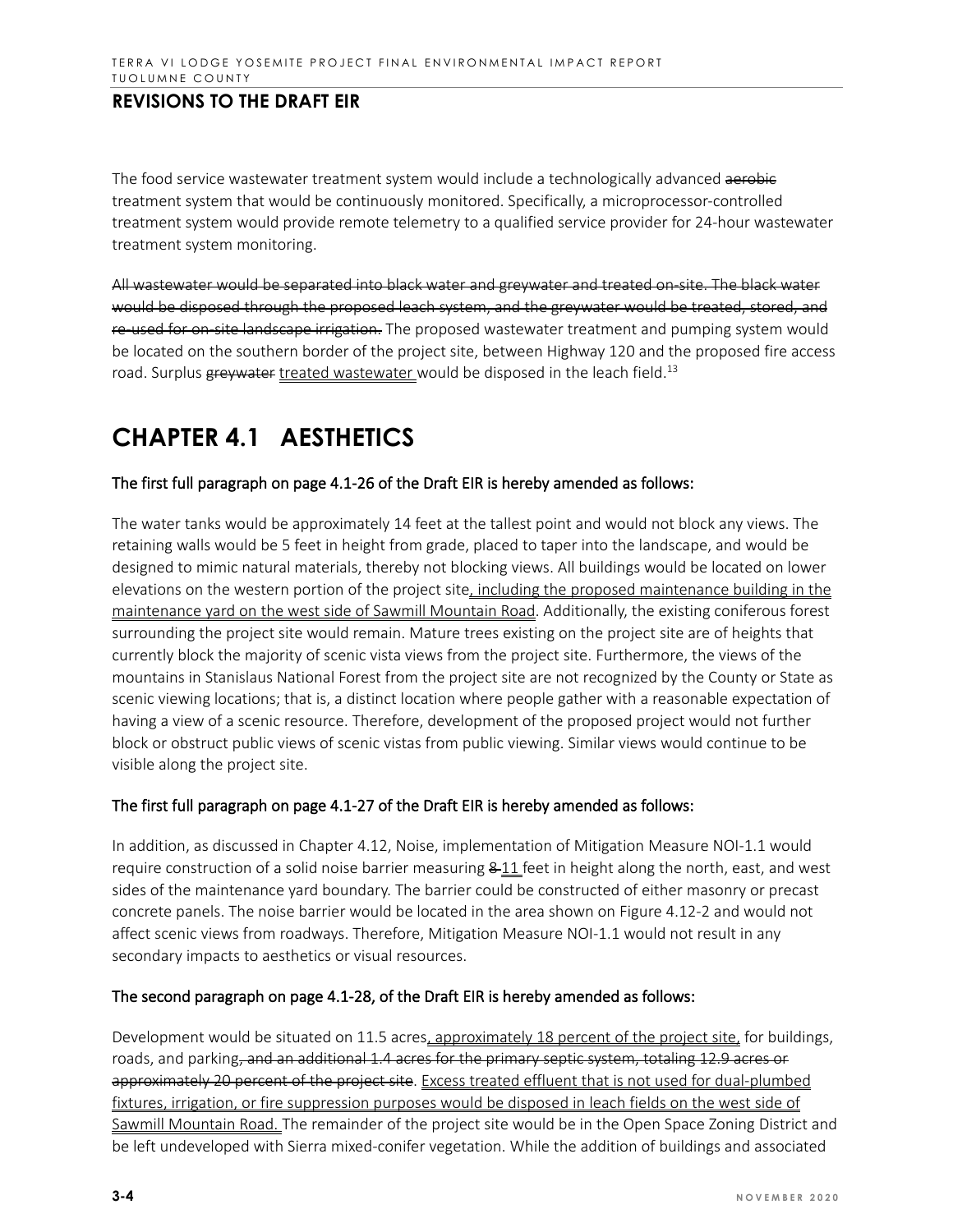roadways and landscaping could represent a change to existing visual character of the project site and its immediate vicinity, the scale of proposed buildings would be consistent with applicable zoning requirements, the placement of buildings would be sited to orient the more intense uses along Highway 120 and away from adjacent residential properties, and landscaping would be designed to enhance and preserve the natural environment and to screen the proposed project.

# **CHAPTER 4.2 AIR QUALITY**

### Impact discussion AQ-4 on page 4.2-11, continuing onto page 4.2-12, of the Draft EIR is hereby amended as follows:

Types of facilities typically considered to have objectionable odors include large wastewater treatment plants, compost facilities, landfills, solid waste transfer stations, manufacturing facilities, paint/coating operations (e.g. auto body shops), dairy farms, petroleum refineries, asphalt batch plants, and food manufacturing facilities. Hotels and lodges, like the proposed project, are not associated with foul odors that constitute a public nuisance.

During project-related construction activities, construction equipment exhaust and application of asphalt and architectural coatings would temporarily generate odors. Any construction-related odor emissions would be temporary and intermittent. Winds in the area vary depending on the regional climate and topography and may carry emissions or odors to nearby areas where people are, such as nearby residential areas. Noxious odors would be primarily confined to the immediate vicinity of the construction equipment and would be diluted when carried further away.

The potential for long-term operational project-related odor effects would be primarily related to on-site wastewater facilities. The proposed wastewater system has been developed to serve the entire project buildout with a 100 percent redundancy area being preserved. System reliability would be enhanced by additional redundant mechanical system components. The food service wastewater treatment system would include a technologically advanced treatment system and be continuously monitored. Waste and water detention materials would be separated into black and greywater segments and treated on-site. The black water would be disposed of through an approved leach field system. Wastewater from the proposed OWTS would be conveyed to the on-site wastewater treatment system (OWTS). The OWTS would treat wastewater to tertiary standards. The treated wastewater would be greywater is proposed to be treated, stored and re-used for toilets, fire suppression storage, and landscape irrigation uses. Excess treated effluent that is not used for dual-plumbed fixtures, irrigation, or fire suppression purposes would be disposed in leach fields on the west side of Sawmill Mountain Road. Surplus greywater would be disposed of in the leach field system. The wastewater from the project would be divided between five separate wastewater systems sized for less than 10,000 gallons per day of sewage loading each. Dividing the total wastewater volume into smaller packages improves wastewater handling efficiency. Wastewater system reliability would be provided through redundant mechanical wastewater system components. The 100 percent future replacement leach system area has been planned for, and the area has been set aside.

Potential odor issues typically result from a combination of the strength of odors coming from a source, the distance to the nearest receptors, and meteorological conditions. A receptor's ability to detect odors varies among individuals and is subjective. Odors are generally a nuisance rather than a health hazard.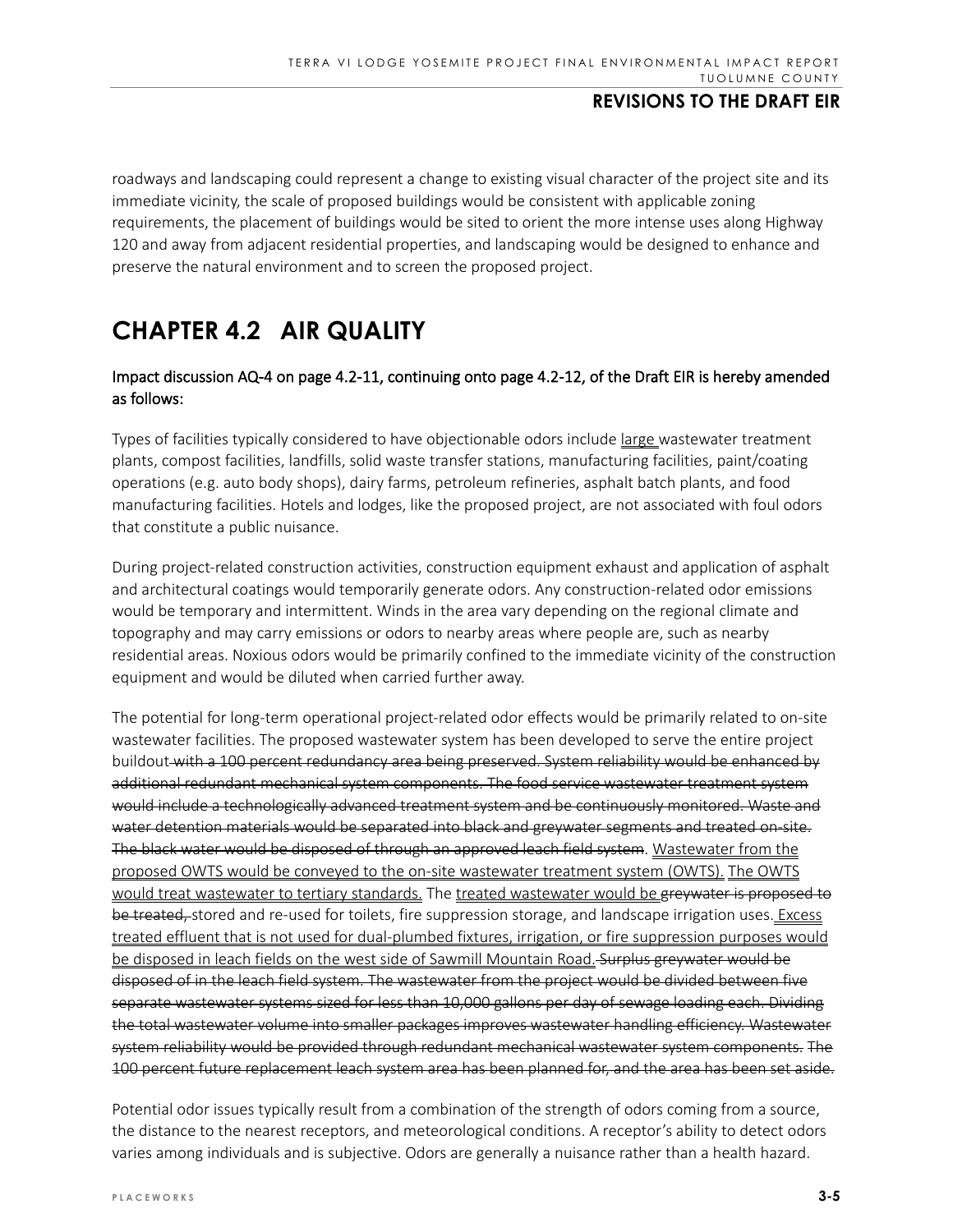Due to the subjective nature of odor, the wide range of variables that could influence the potential for odors, and the variety of odor sources, quantitative analysis to determine the presence and magnitude of substantial odor sources is not possible.

The proposed wastewater treatment system would be located in the proposed maintenance yard building on the west side of Sawmill Mountain Road, and excess effluent would be disposed in leach fields would be-located in the northwestern portion of the project site. The proposed OWTS, is a packaged tertiary treatment system incorporating extended aeration to break down the organics in the wastewater treatment process, and extended aeration systems are generally odor free.<sup>2</sup> There are no sensitive receptors within a 500-foot radius of the proposed wastewater treatment system site. The nearest sensitive receptor to this area would be the cabin to the north of the project site, which is approximately 250 feet from the property site boundary. This distance would provide a buffer area in which any subtle odors would dissipate before reaching the nearest home.

Proposed wastewater treatment and pumping equipment would be located on the southern side of the proposed hotel outdoor recreation area. At this location, equipment would be located away from the residential properties to the north of the project site.

The proposed wastewater system for the project would conform to the California Plumbing Code, TCAPCD, and Tuolumne County regulations. These regulations have been developed over time, resulting in reliable design principles. Compliance with the California Plumbing Code would ensure that the wastewater system is built to current standards and inspected by the County prior to operation. Compliance with TCAPCD's Rule 205 would ensure that the project does not discharge quantities of air contaminants or materials that cause detriment, nuisance, or annoyance to any considerable number of persons or to the public. Compliance with Tuolumne County Ordinance Code Section 13.08.310 would ensure that the parts of wastewater facilities are maintained in good repair at all times and operated in a manner so as not to cause odors.

Because the wastewater system would conform to established State of California, TCAPCD, and County of Tuolumne regulations, long-term operational project-related odor impacts would be *less than significant*.

<sup>2</sup> United States Environmental Protection Agency, 2000, Wastewater Technology Fact Sheet Package Plants, EPA 832-F-00-016, Washington D.C.: Office of Water[, https://www3.epa.gov/npdes/pubs/package\\_plant.pdf,](https://www3.epa.gov/npdes/pubs/package_plant.pdf) accessed September 24, 2020.

# **CHAPTER 4.3 BIOLOGICAL RESOURCES**

Mitigation Measure BIO-1.8 on page 4.3-38, continuing onto page 4.3-39, of the Draft EIR is hereby amended as follows:

Mitigation Measure BIO-1.8: Pre-Construction Bird/Raptor Survey. Prior to issuance of grading permits for construction occurring between February 1st and August 30th (e.g., excavation, ground disturbance, or vegetation removal) a preconstruction survey for nesting birds shall be conducted in accordance with the CDFW guidelines and a no-disturbance buffer shall be established, if necessary.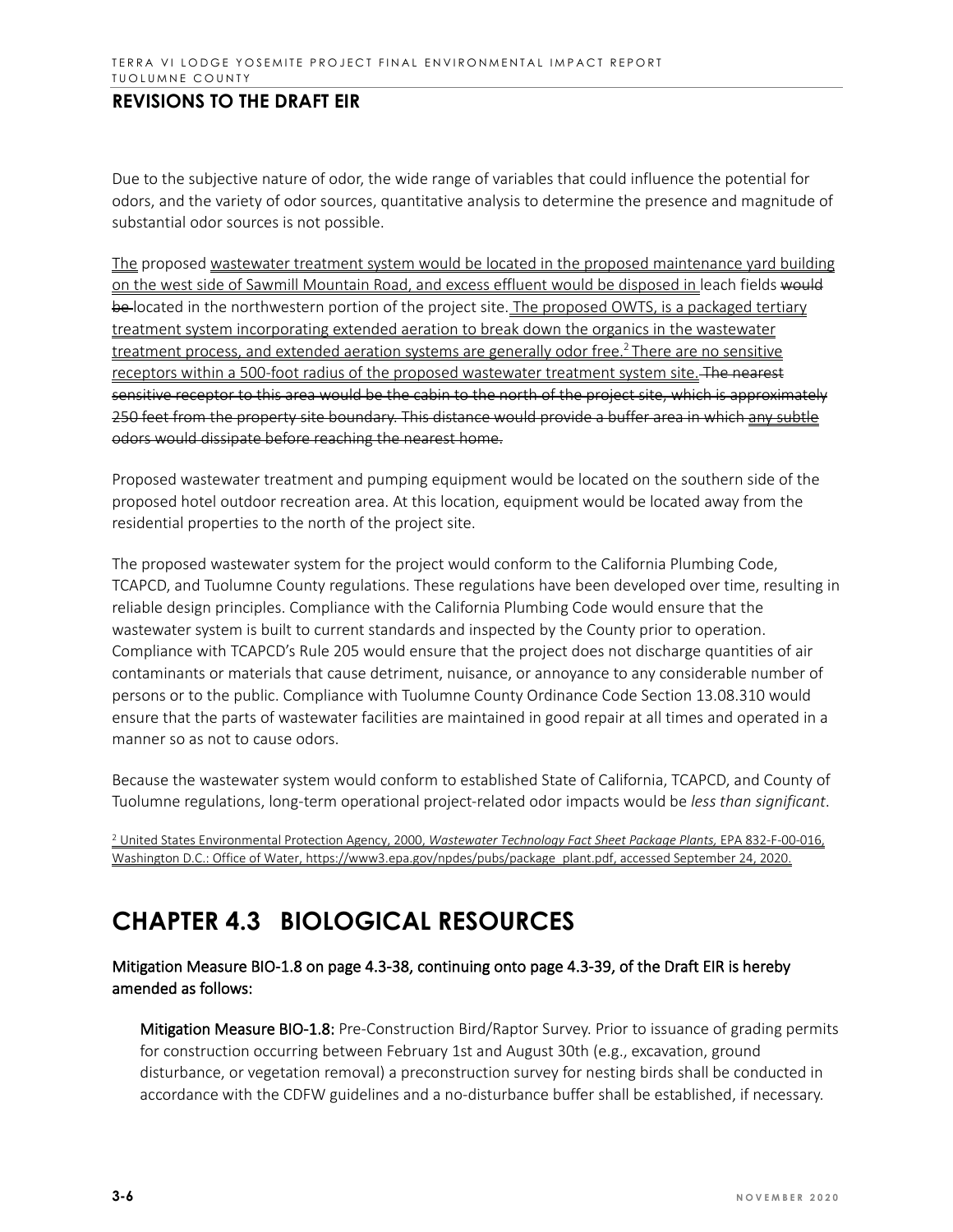If equipment staging, site preparation, vegetation removal, grading, excavation or other projectrelated construction activities are scheduled during the avian nesting season (generally February 1 through August 30), a focused survey for active nests would be conducted by a qualified biologist within 15 days prior to the beginning of project-related activities.

Following initial pre-construction surveys in year one of project construction, bird surveys shall be repeated annually so long as outside construction continues. Surveys shall be repeated within 15 days prior to resuming outdoor construction activities for the first time between February  $1<sup>st</sup>$  and August  $30<sub>th</sub>$  whenever outdoor construction activities have ceased for more than one month (e.g., if outdoor construction shuts down for the season due to winter rains in late November, preconstruction bird surveys would occur again within 15 days prior to recommencing outdoor sitework between February  $1$ <sub>st</sub> and August 30th. If work recommences in January and continues without interruption through August 30th, then no additional preconstruction survey is required).

Surveys shall be conducted in all suitable habitat in the BSA. If an active nest is found, the bird shall be identified to species and the approximate distance from the closest work site to the nest estimated. No additional measures need be implemented if active nests are more than the following distances from the nearest work site: (a) 300± feet for raptors unless otherwise specified; (b) 345 feet for spotted owls; or  $(bc)$  75± feet for other non-special-status bird species. Disturbance of active nests shall be avoided to the extent possible until it is determined that nesting is complete and the young have fledged. For species protected under the California Fish and Game Code (CFGC), if active nests are closer than those distances to the nearest work site and there is the potential for bird disturbance, CDFW shall be contacted for approval to work within 300± feet of raptors, or 75± feet of other nonspecial-status bird species.

This measure shall be incorporated into the project bid package and contract. Surveys shall occur within 15 days of commencing construction that occurs between February 1st and August 30th.

### Mitigation Measure BIO-1.13 on page 4.3-42, continuing onto page 4.3-43, of the Draft EIR is hereby amended as follows:

Mitigation Measure BIO-1.13: Pre-Construction Botanical Survey. Surveys shall occur during the bloom season prior to issuance of grading permits during the bloom period for *Clarkia australis* (May through August) and *Erythranthe filicaulis* (April through August). If found, the location of specialstatus plant populations shall be clearly identified in the field by staking, flagging, or fencing prior to the commencement of activities that may cause disturbance. A buffer surrounding the populations shall be established by a qualified botanist based on the plant species, its habitat, and the nature of the proposed project activity. No activity shall occur within the buffer area. If sensitive plant species cannot be avoided, transplanting (perennial species), seed collection and dispersal (annual species) may be undertaken by a qualified botanist. If transplanting or seed collection/dispersal is employed, ongoing monitoring for 5 years shall be conducted to assess the effectiveness of mitigation. The performance standard for mitigation is no net reduction in the size or viability of the local plant population. Prior to salvaging plants, written permission shall be obtained from the landowner and CDFW shall be notified 10 days prior to salvage activities or, for emergency situations, CDFW shall be notified within 14 days following salvage activities consistent with the provisions of the California Native Plant Protection Act (California Fish and Game Code Sections 1912 and 1913) and California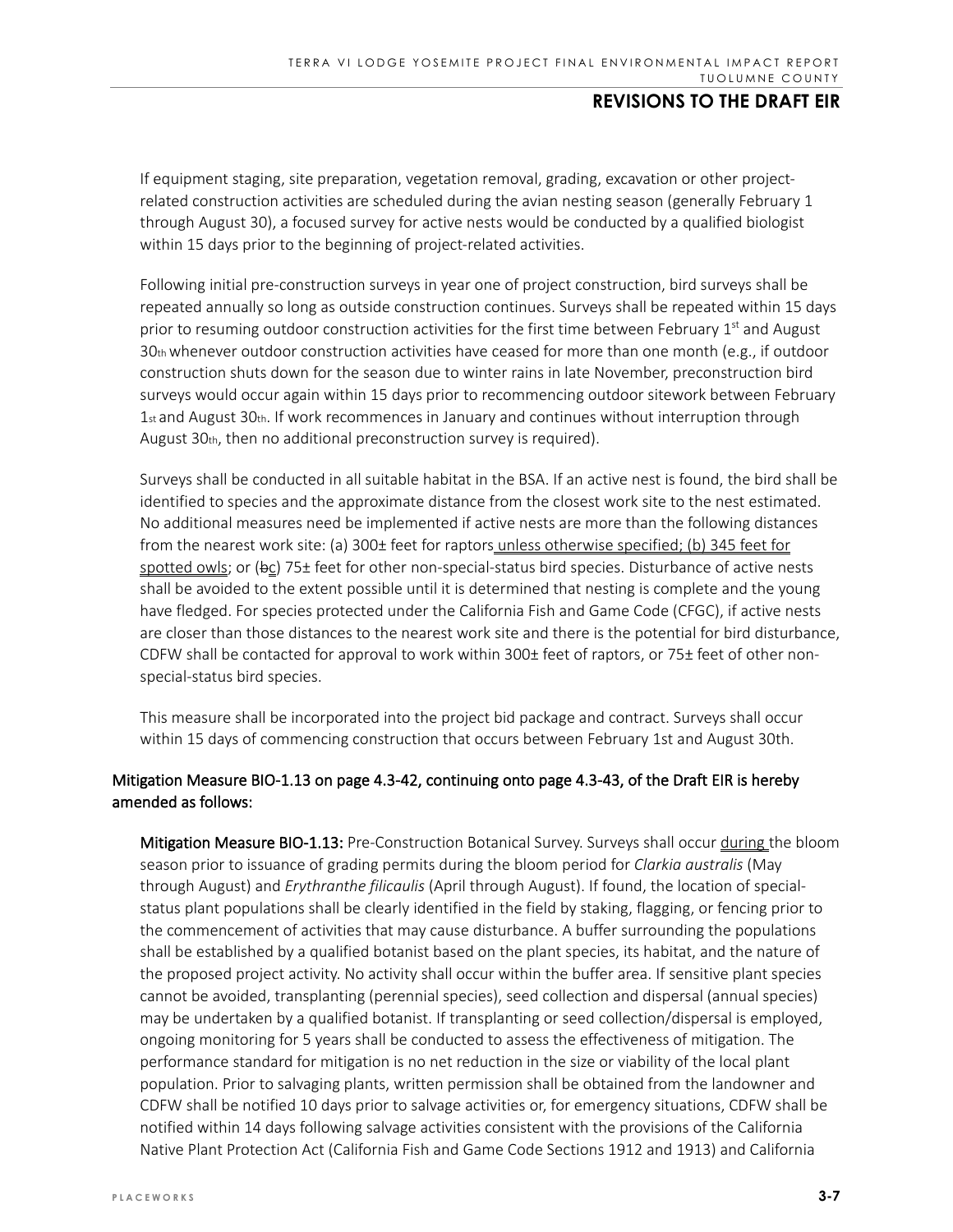Penal Code Section 384a. Salvage shall be in accordance with California Fish and Game Code Sections 1912 and 1913(c) including CDFW notification. The performance standard for this mitigation measure is no net reduction in the size or viability of local sensitive plant populations.

This measure shall be incorporated into the project bid package and contract. Surveys shall occur during the bloom season prior to commencing construction during the bloom period for *Clarkia australis* (May through August) and *Erythranthe filicaulis* (April through August).

# **CHAPTER 4.4 CULTURAL RESOURCES**

#### Mitigation Measure CULT-4b on page 4.4-15 of the Draft EIR is hereby amended as follows:

Mitigation Measure CULT-4b: Prior to the initiation of any construction activities, the project applicant shall provide one-time site access to a Tuolumne Band representative(s) to remove native plants for the purpose of transplanting them to the Four Seasons Native Plant Nursery on the Tuolumne Rancheria.

#### The first sentence on page 4.4-17 of the Draft EIR is hereby amended as follows:

Mitigation Measures CULT-1a and CULT-1b would allow for tribal monitoring of ground-disturbing activities require training of construction crews for the identification of cultural resources and would ensure that, in the event that unknown cultural resources are discovered, work is stopped and proper procedures are followed.

# **CHAPTER 4.5 ENERGY**

#### The last paragraph on page 4.5-8 of the Draft EIR is hereby amended as follows:

The proposed project would involve construction of a hotel and public market as well as associated parking lots, maintenance facilities, utilities, and employee apartments on the project site. Electrical service to the proposed project would be provided by PG&E through connections to existing offsite electrical lines and new on-site infrastructure. The proposed electricity consumption for the project site is shown in Table 4.5-2.

# **CHAPTER 4.6 FORESTRY RESOURCES**

#### The last paragraph on page 4.6-5 of the Draft EIR is hereby amended as follows:

The owner of the project site entered into a CFIP contract with CAL FIRE in 2015 that preserves the site for forest and timber land uses. The CFIP requires a property owner supply protection, maintenance, and enhancement of a productive and stable forest resource system for the benefit of present and future generations in exchange for providing funds to help complete such improvements and preservation. The proposed project would result in non-compliance with this CFIP contract. However, the agreement expired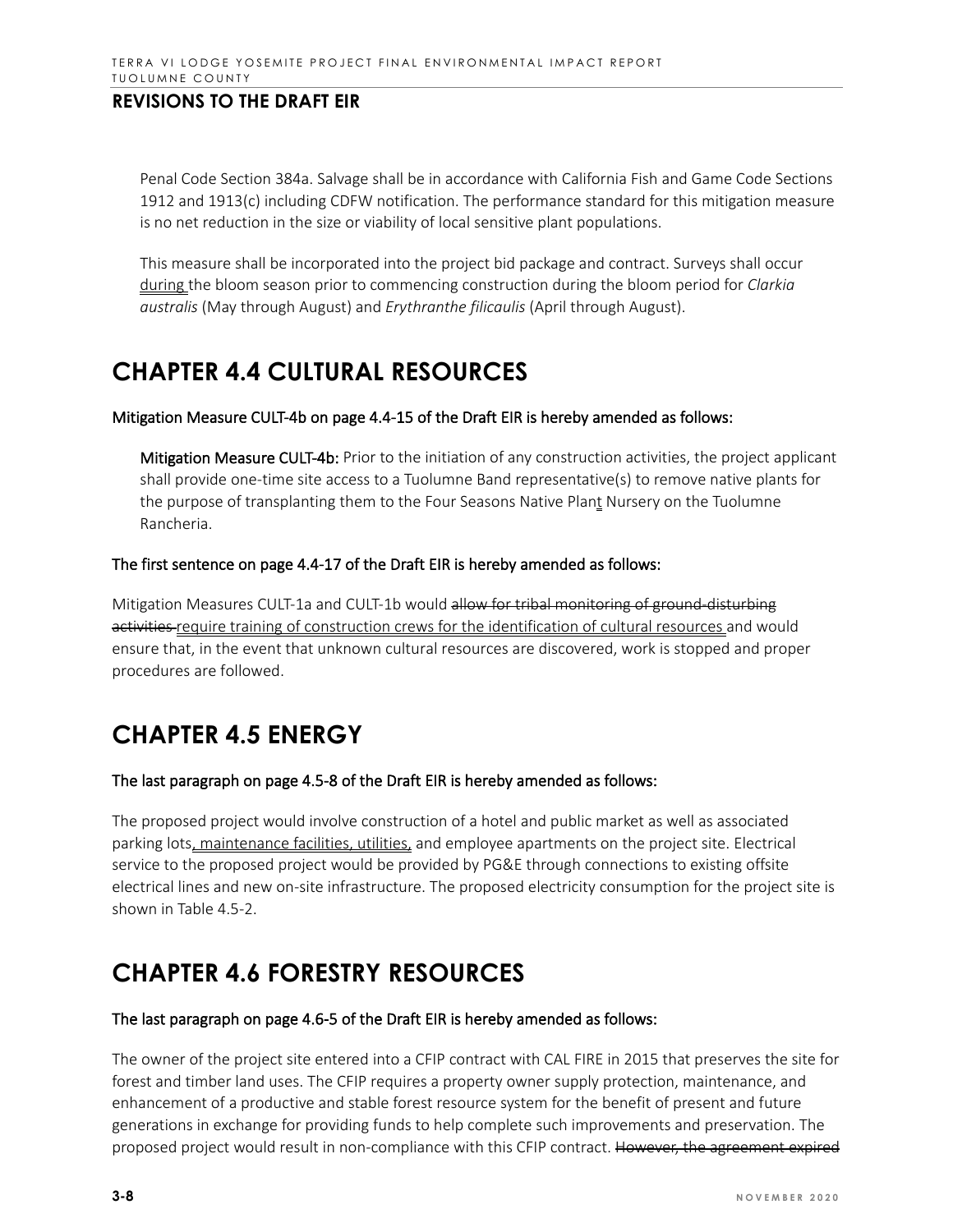on December 31, 2019, and the The project applicant would be required to refund State funds awarded for the project site, consistent with the request of CAL FIRE. Therefore, the proposed project would not result in the loss or conversion of forest land and impacts would be *less than significant*.

# **CHAPTER 4.7 GEOLOGY AND SOILS**

### Impact discussion GEO-5 on page 4.7-11, continuing onto page 4.7-12, of the Draft EIR is hereby amended as follows:

Wastewater generated by the proposed project would be conveyed to an on-site wastewater treatment system (OWTS) located in the proposed maintenance yard building. The proposed OWTS would be designed and built to incorporate beneficial uses of recycled water. Recycled water would be used for non-potable indoor uses, on-site landscape irrigation, and fire suppression. Excess treated wastewater not used for these purposes would be disposed in leach fields on the west side of Sawmill Mountain Road soil. Based on the Soil and Site Evaluation conducted by Tuolumne County Environmental Health, the soils encountered in the proposed leach fields in the northwest corner of the project site are capable of adequately supporting the use of septic tanks or alternative wastewater disposal systems. During the field investigation, a total of eighteen trenches were excavated for obtaining soil descriptions in the area of the proposed leach fields. Soils were described as mostly loam and silt loam, with minor occurrences of sandy loam and silty clay loam also observed. The on-site soils were classified in the Soils Report prepared by Don Myers as good to very good for supporting septic systems. According to Myers, the proposed leach fields for the on-site wastewater system would provide a "more than adequate" area for the system to work as designed. Therefore, the impact would be *less than significant*.

# **CHAPTER 4.8 GREENHOUSE GAS EMISSIONS**

#### The fourth bulleted item on page 4.8-10 of the Draft EIR is hereby amended as follows:

Use of greywater-recycled water for outdoor water uses including landscape irrigation, reducing energy consumption from the treatment and transport of potable water.

# **CHAPTER 4.10 HYDROLOGY AND WATER QUALITY**

### The first paragraph of impact discussion HYD-1 on page 4.10-8 of the Draft EIR is hereby amended as follows:

Due to the 2013 Rim Fire, the existing site has no mature trees which typically help reduce runoff from a site. The existing site also has no structures and is rural in nature. Of the 64 acres that make up the project site approximately 11.5 acres acers, or 18 percent, would be mass graded for the buildings, roads, and parking. Wastewater would be treated on-site, with excess treated effluent disposed in leach fields on the west side of Sawmill Mountain Road. An additional 1.4 acres would be developed for the septic system. The proposed project would affect drainage patterns and increase the overall amount of impervious surfaces, thus creating changes to stormwater flows and water quality.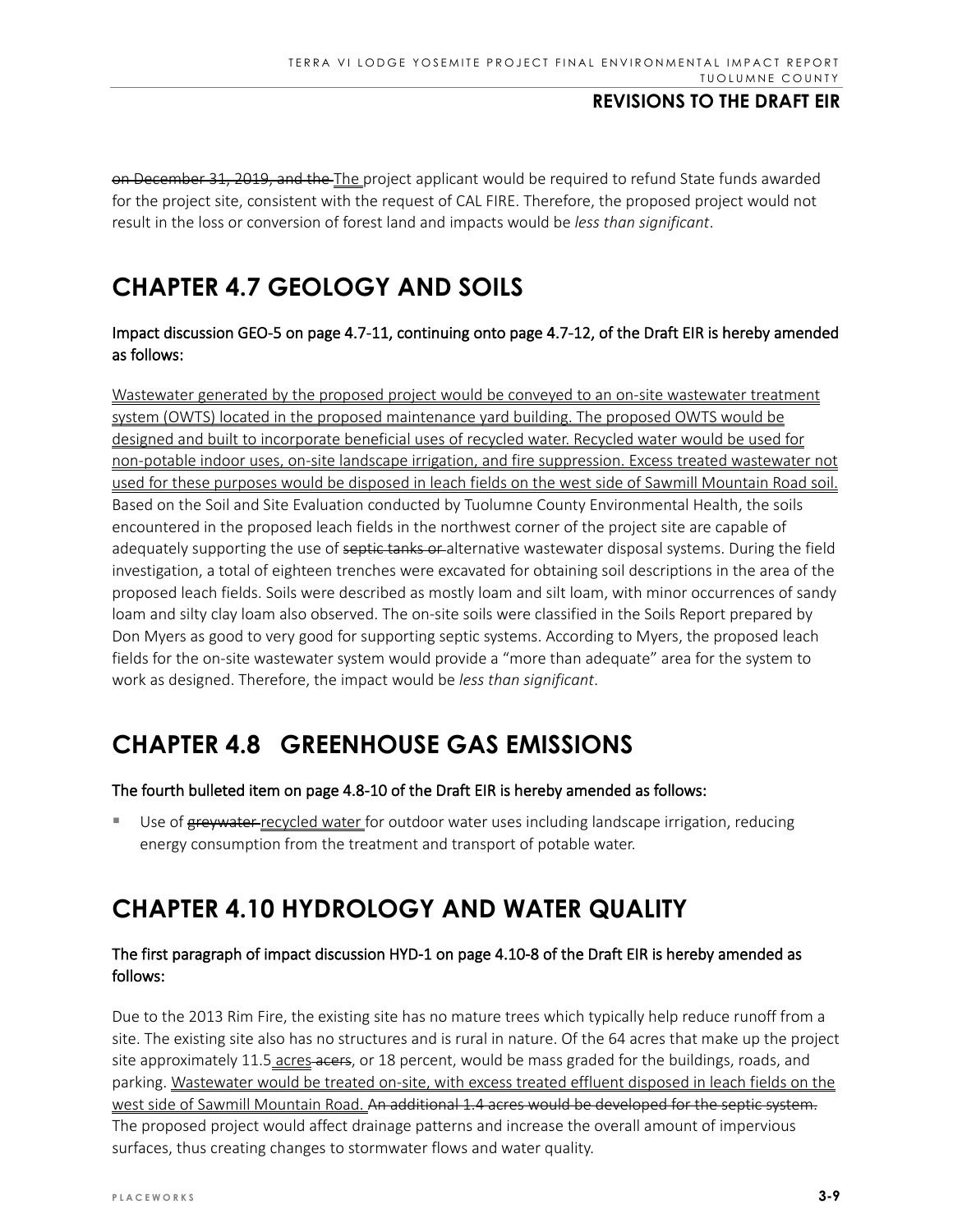#### Mitigation Measure HYD-1a on page 4.10-10 of the Draft EIR is hereby amended as follows:

Mitigation Measure HYD-1a: A Drainage Plan for the site shall be prepared prior to issuance of building permits to address the post-construction requirements of the Statewide Construction General Permit. The Drainage Plan shall specify that specifies how runoff on the site will be managed in order to protect water quality. The plans will include detailed runoff calculations to appropriately size culverts, bridges, retention ponds/areas, and roadside ditches to meet the drainage requirements of the project site. The purpose of the plan will be to prevent the creation of localized on- or off-site flooding and to prevent any negative water quality effects off-site. If necessary, the plan shall be submitted to the Engineering Development Division of the Tuolumne County Public Works Department for review and approval.

### The section titled "Wastewater Treatment Plant" in impact discussion HYD-1 on page 4.10-10, continuing onto page 4.10-11, of the Draft EIR is hereby amended as follows:

Wastewater from the proposed project would flow to an OWTS. The wastewater system would be divided between five separate wastewater systems sized for less than 10,000 gallons per day of sewage loading each. An area has been planned for and set aside for a 100 percent replacement future leach system area. The OWTS would consist of a Micro Membrane Reactor that provides disinfected tertiary treated effluent. The process would typically include influent screening, an anoxic process for nutrient removal, an aeration zone for activated sludge and membrane filtration, sludge return/wasting, and disinfection. The system would be sized to treat up to 130 percent (23,282 gallon per day) of the proposed project's expected full operating water demand (17,832 gallons per day). The proposed system would also be designed and built to incorporate beneficial uses of recycled water. Recycled water would be used for non-potable indoor uses, on-site landscape irrigation, and fire suppression. Wastewater would be treated on-site, with excess treated effluent disposed in leach fields on the west side of Sawmill Mountain Road. The proposed OWTS would be located in the proposed maintenance yard building on the west side of Sawmill Mountain Road. The power requirements would be served by the proposed emergency generator in the event of a power disruption.

The food service wastewater treatment system would include a technologically advanced aerobic treatment system that would be continuously monitored. Specifically, a microprocessor-controlled treatment system would provide remote telemetry to a qualified service provider for 24-hour wastewater treatment system monitoring. All wastewater would be separated into black water and greywater and treated on-site. The black water would be disposed through the proposed leach system, and the greywater would be treated, stored, and re-used for on-site landscape irrigation. The proposed wastewater treatment and pumping system would be located on the southern border of the project site, between Highway 120 and the proposed fire access road. Surplus greywater would be disposed in the leach field.

The OWTS and leach field would be regulated by the RWQCB pursuant to the SWRQB's General Waste Discharge Requirements for Small Domestic Wastewater Treatment Systems (Order WQ 2014-0153- DWQ). Under these regulations, the project applicant would file a Report of Waste Discharge (ROWD) with the Central Valley RWQCB to obtain coverage under the Waste Discharge Requirements (WDRs). The ROWD would include a technical report that describes the wastewater generation, treatment, storage, and disposal. Upon review of the ROWD, the Central Valley Regional Water Board's Executive Officer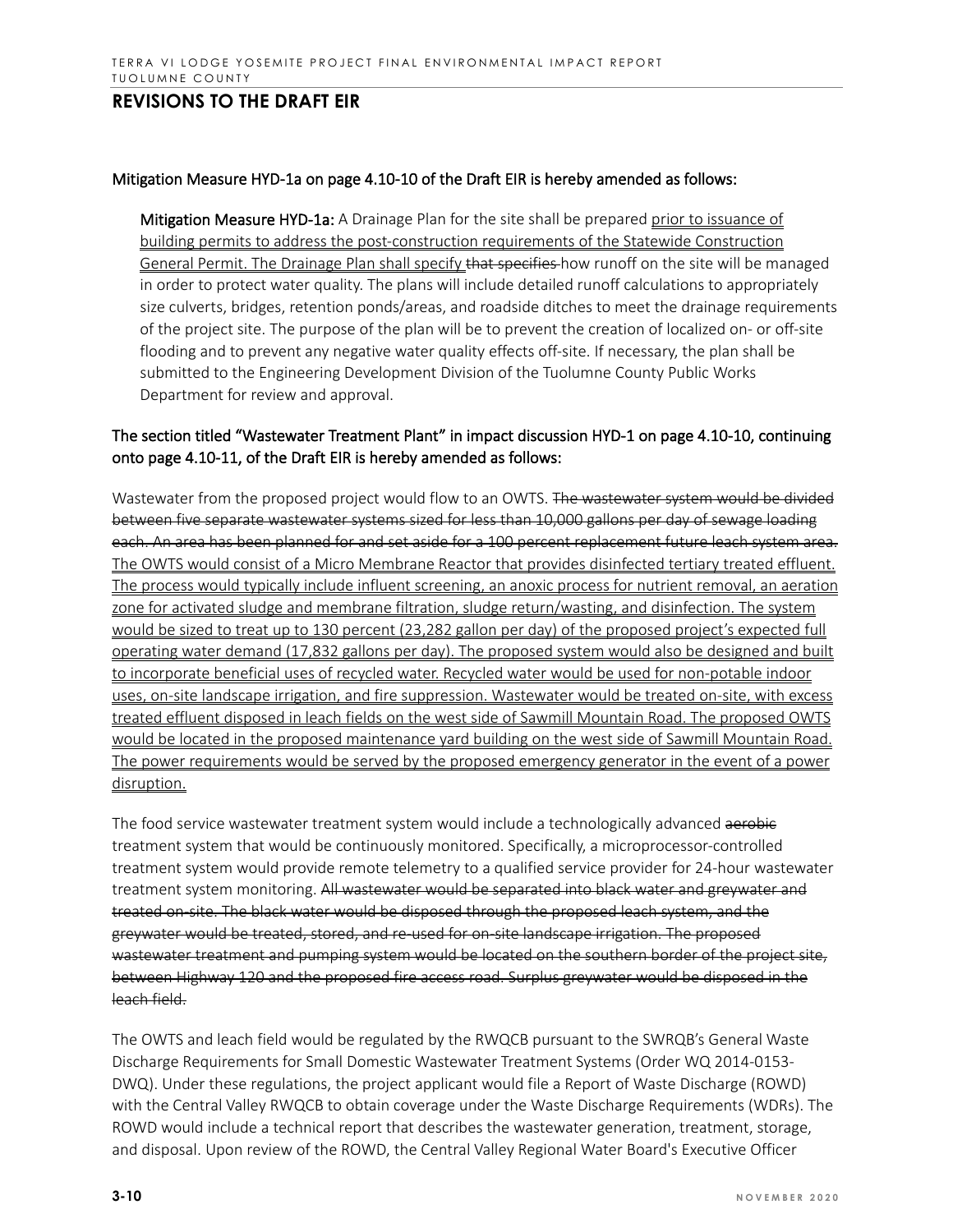would issue a Notice of Applicability (NOA) when coverage under the General Order has been authorized. The NOA will contain the necessary site-specific monitoring and reporting requirements. Furthermore, the proposed project would comply with the requirements of the Basin Plan including any prohibitions and/or water quality objectives, governing the discharge from the OWTS and leach field. Furthermore, the greywater recycled water system will comply with the WDR and the applicable requirements described in Title 22 of the California Code of Regulations. Compliance with the WDR, the NOA, the Basin Plan, and Title 22 of the California Code of Regulations would reduce impacts to a *less-than-significant* level.

## Impact discussion HYD-2 on page 4.10-12, continuing onto page 4.10-13, of the Draft EIR is hereby amended as follows:

The project proposes an on-site water system that would be developed from two on-site wells that are currently in place. The wells are drilled into weathered bedrock and produce water from fractures. The wells would supply the proposed project with  $16,636-17,832$  gallons per day (gpd) that the project is estimated to demand.<sup>13</sup> Well water is proposed to be treated and stored in water tanks located on the northern boundary of the project site, east of the employee housing. Fire suppression systems and site hydrants for fire protection would be provided using a combination of rainwater, treated greywater recycled water, and potable water storage.

To assess groundwater capacity, the two on-site wells were pumped concurrently at a combined constant rate of 53 gallons per minute (76,320 gpd) for 10 days. Water level responses in the wells indicate they produce from the same fracture set. During pumping, water levels were measured in the on-site wells, three monitoring wells along the northern boundary of the project site, and three nearby domestic wells. The Yosemite Under Canvas camping project is proposed on the south side of Highway 120. Two water supply wells and a monitoring well were constructed for the Yosemite Under Canvas project. Pump testing on the project site was conducted during the period when the Yosemite Under Canvas wells were also being tested to ensure that the source capacity assessment would include the potential long-term influences of nearby off-site wells operating at the same time. Furthermore, testing was completed during October at the end of the dry period to maximize stress on the aquifer and provide conservative estimates of available production capacity. $\frac{1314}{12}$ 

The SWRCB requires that water levels recover to within 2 feet of the static water measurement within a time not exceeding the duration of the well pumping test.<sup>4415</sup> Water levels in the pumping wells on-site recovered in less than eight days after the pumping was shut off. Water levels in all the monitoring wells recovered when the on-site and the nearby wells were not pumping. The SWRCB also stipulates that wells shall be assigned a capacity of no more than 50 percent of the pumping rate established during the 10 day test. Therefore, the well pumping capacity for the site would be 26.5 gallons per minute (gpm), or 38,160 gpd. The proposed project intends to operate the wells in an alternating pattern, with one well idle and the other well pumping. Since the proposed project would require  $16,636,17,832$  gpd, the wells can individually and safely supply the proposed project's water demand.

The project site and Tuolumne County are not within a designated groundwater basin or recharge area. Groundwater withdrawal in the project area is limited and serves the water demand of scattered resort facilities, vacation homes, and some full-time residents. A detailed discussion of groundwater availability for the project, existing development in the area, and future foreseeable development is provided in Chapter 4.16, Utilities and Service Systems.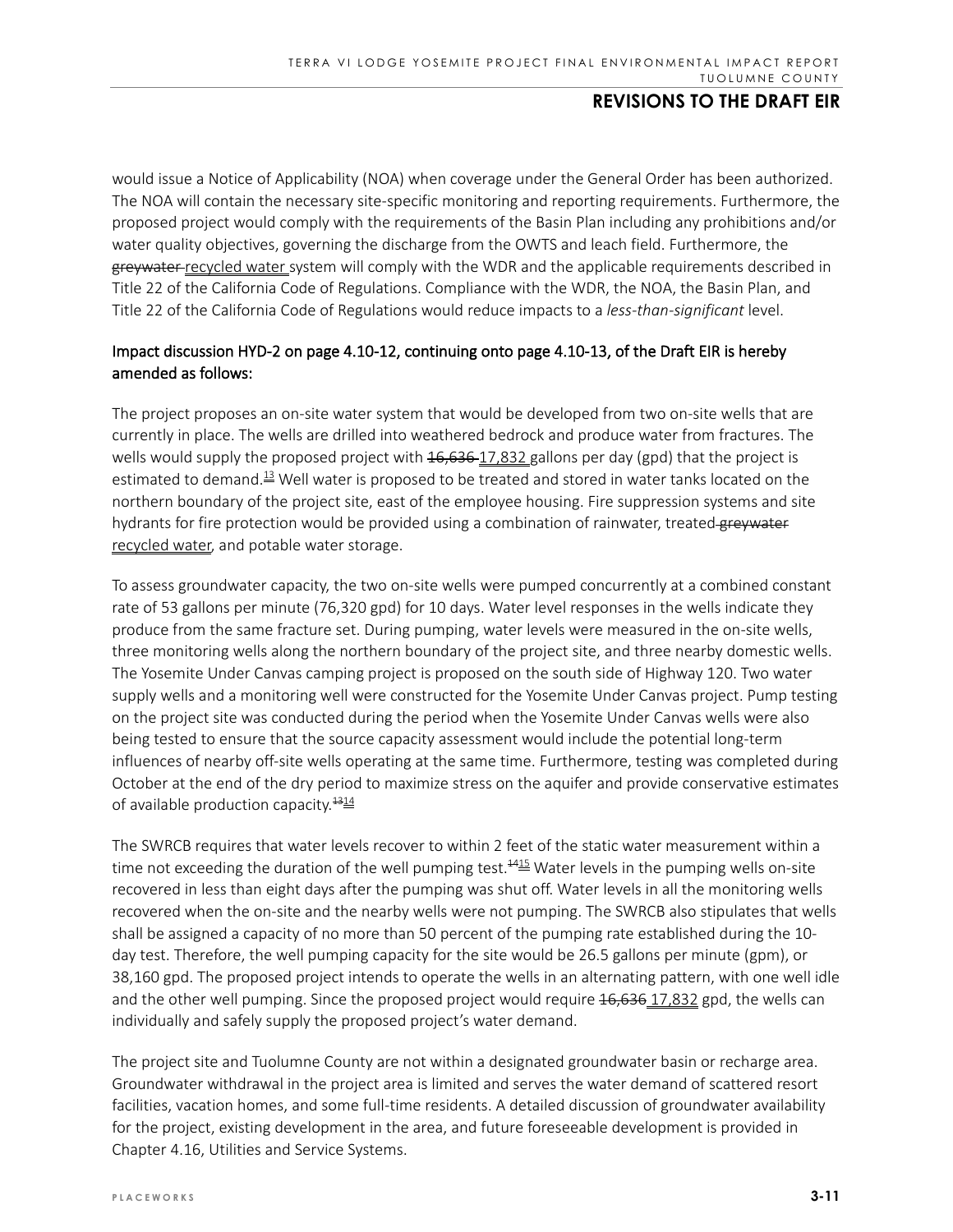The project proposes to minimize water consumption through the use of grey recycled water systems for landscape irrigation and the use of low-flow plumbing fixtures, as per the CALGreen building code. Captured rainwater will also be used for other non-potable uses. In addition, return flow from the grey water-irrigation system and from the on-site septic system will provide additional recharge to the groundwater aquifer beneath the site.

Therefore, the proposed project would not substantially decrease groundwater or interfere with groundwater recharge, and impacts would be *less than significant*.

<sup>13</sup> Shamim Engineering Consultants, 2020, Water Demand Calculations for Terra Vi Lodge. Dated September 4, 2020.

### The first paragraph of impact discussion HYD-3 on page 4.10-13, continuing onto page 4.10-14, of the Draft EIR is hereby amended as follows:

Of the 64 acres that make up the project site approximately 11.5 acres, or 18 percent, would be mass graded for the buildings, roads, and parking. Wastewater would be treated on-site, with excess treated effluent disposed in leach fields on the west side of Sawmill Mountain Road. An additional 1.4 acres would be used for the primary septic system. The increase in impervious surfaces on-site would increase stormwater runoff. The drainage design would detain stormwater on-site during storm events and meter the outflow in order not to exceed the capacity of the existing culvert under Highway 120. Roof drainage and landscape area drains be captured in surface drainage swales which would also be directed to detention areas. Drainage swales and detention areas would be landscaped. Furthermore, the proposed project would implement rainwater collection and storage which further reduces runoff and would not alter the course of a stream or river. In addition, the site is not in a 100-year floodplain or near any surface water bodies that could result in flood flows.

# **CHAPTER 4.11 LAND USE AND PLANNING**

#### The fourth paragraph on page 4.11-1 of the Draft EIR is hereby amended as follows:

The owner of the project site entered into a CFIP contract with CAL FIRE in 2015. The agreement expired on December 31, 2019, and Because the project would result in non-compliance with the contract, the project applicant would be required to refund State funds awarded for the project site, consistent with the request of CAL FIRE.

| Table 4.11-1 on pages 4.11-2 and 4.11-3 of the Draft EIR is hereby amended as follows: |  |
|----------------------------------------------------------------------------------------|--|
|----------------------------------------------------------------------------------------|--|

| Number  | Goal/Policy/Implementing Program Text              | Consistency Discussion |
|---------|----------------------------------------------------|------------------------|
|         | COMMUNITY DEVELOPMENT AND DESIGN                   |                        |
| Goal 1B | Minimize conflicts between incompatible land uses. |                        |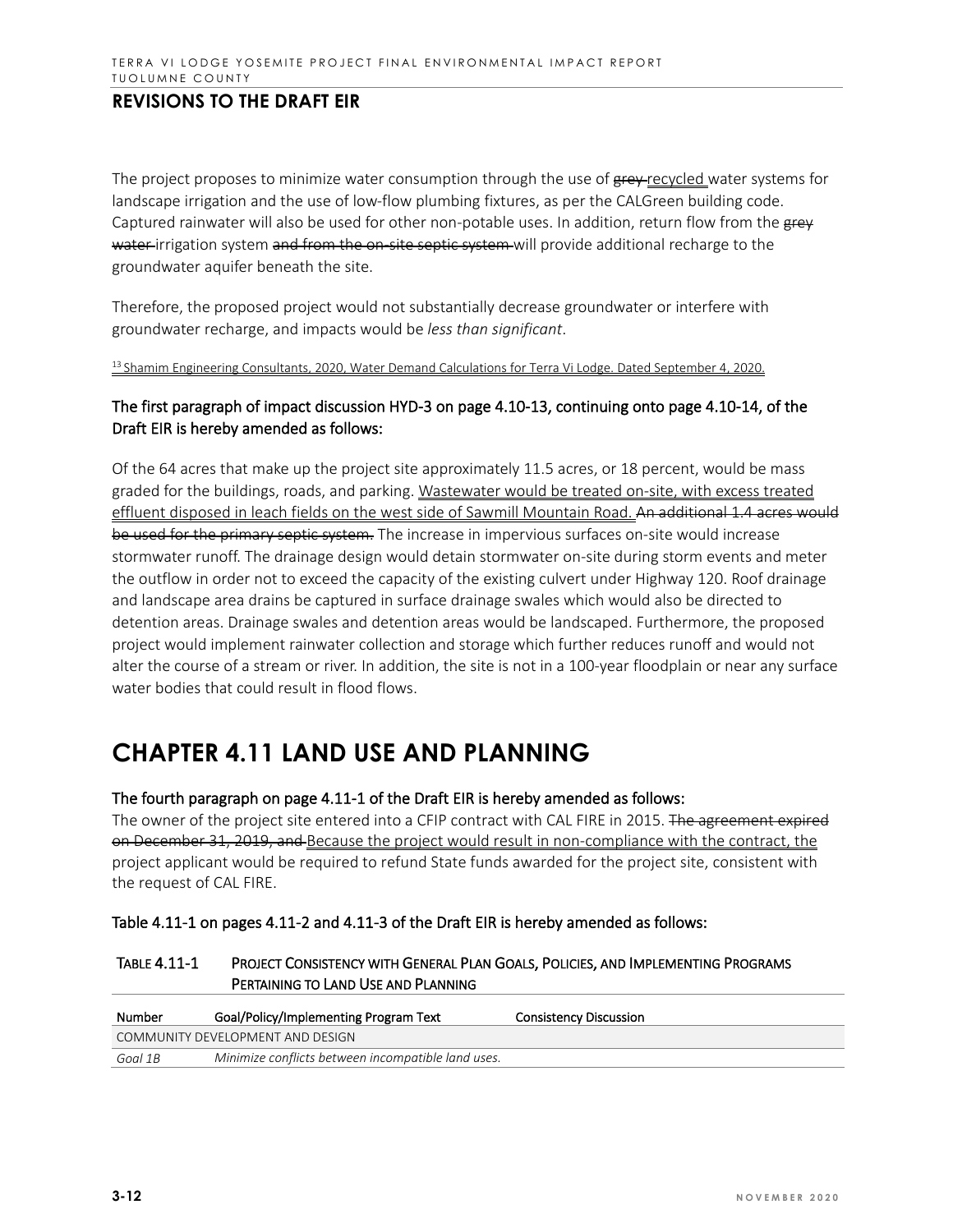| Number       | Goal/Policy/Implementing Program Text                                                                                                                                                                                                                                                                                                                                                                                                                                                                          | <b>Consistency Discussion</b>                                                                                                                                                                                                                                   |  |
|--------------|----------------------------------------------------------------------------------------------------------------------------------------------------------------------------------------------------------------------------------------------------------------------------------------------------------------------------------------------------------------------------------------------------------------------------------------------------------------------------------------------------------------|-----------------------------------------------------------------------------------------------------------------------------------------------------------------------------------------------------------------------------------------------------------------|--|
| Policy 1.B.3 | Require new commercial development to be<br>designed to minimize the visual impact of parking<br>areas on public roads and on public viewsheds.<br>Implementing Program 1.B.g: Require proponents<br>of new commercial development to locate parking<br>areas behind buildings or sufficiently screen them<br>from public roads and public viewsheds, or if<br>locating behind buildings and screening are<br>determined to be infeasible, provide other<br>landscaping or design features to visually enhance | Consistent. Project locates parking areas distributed<br>throughout the site which minimizes views of parking<br>areas from Highway 120. All roadways are designed to be<br>screened where possible by berms and landscaping.                                   |  |
| Policy 1.B.5 | the parking areas.<br>Preserve the existing nighttime environment by<br>limiting the illumination of areas surrounding new<br>development. New lighting that is part of<br>residential, commercial, industrial, or recreational<br>development shall be oriented away from off-site<br>sensitive uses, and shall be hooded, shielded, and<br>located to direct light downward and prevent glare.                                                                                                               | Consistent. Project would include outdoor lighting for<br>safety and security purposes which would be designed to<br>minimize light spillage by following Dark-Sky influenced<br>design programs. Lighting would be downward<br>positioned, and fully shielded. |  |
| Goal 1C      | Promote a jobs-housing balance in the County and encourage new communities to be designed to provide a<br>jobs-housing balance.                                                                                                                                                                                                                                                                                                                                                                                |                                                                                                                                                                                                                                                                 |  |
| Policy 1.C.2 | Encourage a Countywide jobs-housing balance as<br>some communities in the County are not suited for<br>extensive job-related or residential-related<br>development.                                                                                                                                                                                                                                                                                                                                            | Consistent. Project is consistent with County's zoning and<br>General Plan Land Use designations and would not<br>exceed regional growth projections or necessitate<br>additional housing elsewhere, as discussed in Chapter<br>4.13, Population and Housing.   |  |
|              | Implementing Program 1.C.a: Designate adequate<br>land for commercial, recreational, industrial,<br>business park and mixed-use development within<br>and near identified communities that have<br>adequate infrastructure and services.                                                                                                                                                                                                                                                                       |                                                                                                                                                                                                                                                                 |  |
| Goal 1D      | Encourage development to build facilities that promote the use of alternative transportation systems.                                                                                                                                                                                                                                                                                                                                                                                                          |                                                                                                                                                                                                                                                                 |  |
| Policy 1.D.1 | Encourage pedestrian oriented development to<br>reduce the use of motor vehicles.                                                                                                                                                                                                                                                                                                                                                                                                                              | Consistent. Project is designed in a way that amenities<br>on-site, and design of walking trails between these<br>amenities, would greatly reduce the use of automobiles                                                                                        |  |
|              | Implementing Program 1.D.c: Encourage building<br>site designs that cater to transit riders, pedestrians<br>and cyclists, as well as those arriving by car.<br>Examples of transit, pedestrian and bicycle friendly<br>building site design features include, but are not<br>limited to, segregated entrances, pavement<br>markings and warning and directional signage.                                                                                                                                       | on-site. Project would include a proposed Yosemite Area<br>Regional Transit bus stop and would provide day-use<br>parking spots for the public to use transit and travel to<br>Yosemite National Park.                                                          |  |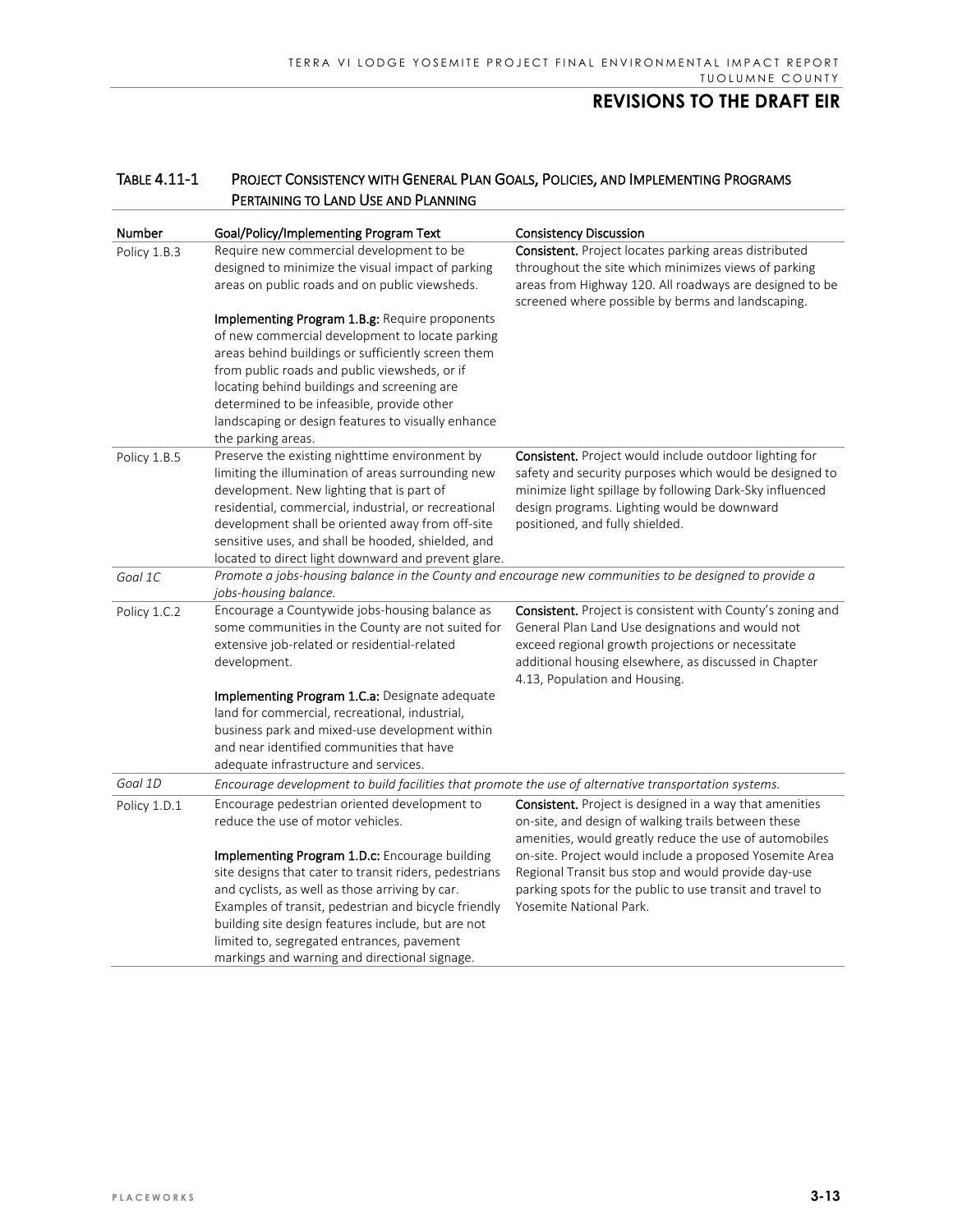| Number<br>Goal/Policy/Implementing Program Text<br><b>Consistency Discussion</b>                                                     |  |
|--------------------------------------------------------------------------------------------------------------------------------------|--|
| UTILITIES ELEMENT                                                                                                                    |  |
| Maintain a healthy environment for the citizenry by setting standards for the types and methods of sewage<br>Goal 3E                 |  |
| disposal to be used by new development.                                                                                              |  |
| Require that proposed development in areas of<br><b>Consistent.</b> As discussed in Chapter 4.7, Geology and<br>Policy 3.E.2         |  |
| known or suspected geological limitations to<br>Soils, based on the Soil and Site Evaluation conducted by                            |  |
| underground sewage disposal either be served by a<br>Tuolumne County Environmental Health, the soils                                 |  |
| public sewer system, or successfully demonstrate<br>encountered in the proposed leach fields in the                                  |  |
| that on-site underground sewage disposal can be<br>northwest corner of the project site are capable of                               |  |
| accomplished with no lessening of quality to<br>adequately supporting the use of septic tanks or                                     |  |
| ground or surface waters.<br>alternative wastewater disposal systems. The soils testing                                              |  |
| and evaluation demonstrate that on-site sewage disposal                                                                              |  |
| can be accomplished with no lessening of quality to                                                                                  |  |
| ground or surface waters. The proposed OWTS would not                                                                                |  |
| change the incorporation of leach fields or location from                                                                            |  |
| where soil testing was conducted, but would include a                                                                                |  |
| OWTS built to incorporate recycled water, and located in                                                                             |  |
| an enclosed building.                                                                                                                |  |
| <b>Consistent.</b> As described above, soil testing and<br>Encourage new industrial and commercial<br>Policy 3.E.3                   |  |
| development in areas where a public sewer system<br>evaluation was conducted to conclude that the project                            |  |
| is available or require evidence that there is a<br>site could support on-site wastewater treatment.                                 |  |
| capability of functioning on a private system                                                                                        |  |
| without any adverse public health impact.                                                                                            |  |
| Require development to connect to a public sewer<br><b>Consistent.</b> Connection to public sewer is not reasonably<br>Policy 3.E.4  |  |
| system if it is reasonably available.<br>available at the project site. The proposed project would                                   |  |
| be required to comply with all applicable regulations                                                                                |  |
| Implementing Program 3.E.d: Continue to allow<br>pertaining to wastewater treatment and would require                                |  |
| development to be served by private water and<br>approval from Tuolumne County Environmental Health.                                 |  |
| sewage disposal systems provided that they are                                                                                       |  |
| first approved by the agency having jurisdiction by                                                                                  |  |
| law.                                                                                                                                 |  |
| <b>WATER SUPPLY ELEMENT</b>                                                                                                          |  |
| Maximize the efficient use and reuse of water supplies through water conservation, water recycling, and public<br>Goal 14B           |  |
| education.                                                                                                                           |  |
| Increase water conservation efforts to maximize<br><b>Consistent.</b> The proposed project would incorporate<br><b>Policy 14.B.2</b> |  |
| water use efficiency within Tuolumne County<br>water recycling for non-potable indoor uses, on-site                                  |  |
| through conservation, recycling and education.<br>landscape irrigation, and fire suppression.                                        |  |
|                                                                                                                                      |  |
| <b>Implementing Program 14.B.d:</b> Encourage water<br>reuse/recycling through the treatment and                                     |  |
| distribution of treated wastewater by working with                                                                                   |  |
| new development to identify ways to incorporate                                                                                      |  |
| reuse/recycling into projects                                                                                                        |  |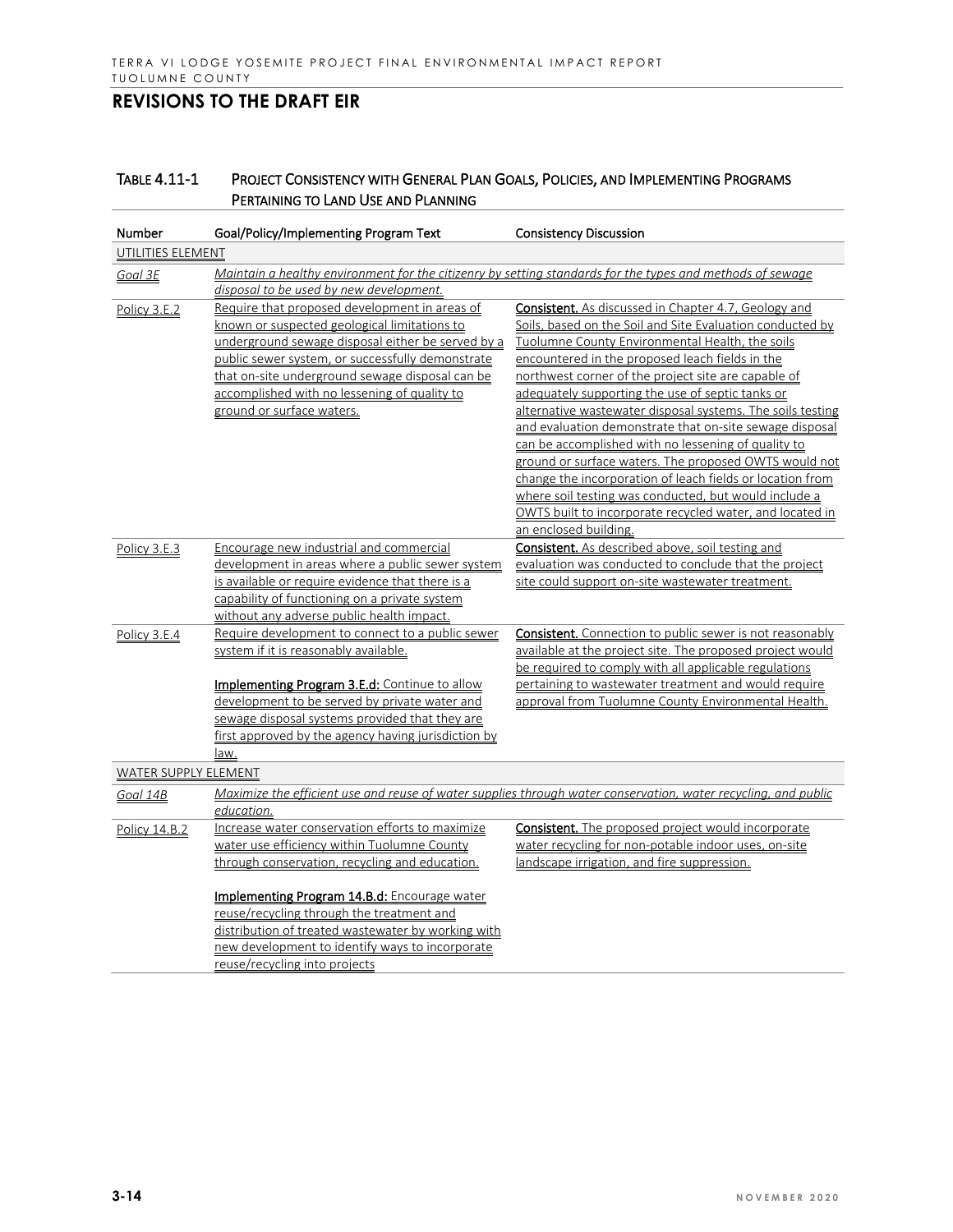| Number                    | Goal/Policy/Implementing Program Text                                                                                                                                                                                                                                                                                                                                                                                                                                                                         | <b>Consistency Discussion</b>                                                                                                                                                                                                                                                                                                                                                                                                   |  |  |
|---------------------------|---------------------------------------------------------------------------------------------------------------------------------------------------------------------------------------------------------------------------------------------------------------------------------------------------------------------------------------------------------------------------------------------------------------------------------------------------------------------------------------------------------------|---------------------------------------------------------------------------------------------------------------------------------------------------------------------------------------------------------------------------------------------------------------------------------------------------------------------------------------------------------------------------------------------------------------------------------|--|--|
| NATURAL RESOURCES ELEMENT |                                                                                                                                                                                                                                                                                                                                                                                                                                                                                                               |                                                                                                                                                                                                                                                                                                                                                                                                                                 |  |  |
| Goal 16A                  | Balance property rights with the conservation of the environment and rural character of the County, which<br>contributes to the quality of life of residents, encourages tourism and supports economic development.                                                                                                                                                                                                                                                                                           |                                                                                                                                                                                                                                                                                                                                                                                                                                 |  |  |
| Policy 16.A.5             | Conserve scenic resources, landmarks and the<br>natural landscape.<br>Implementing Program 16.A.i: Provide flexibility in<br>development standards to facilitate the clustering<br>of new development in order to encourage the<br>retention of scenic resources, landmarks and the<br>natural landscape.                                                                                                                                                                                                     | <b>Consistent.</b> As discussed in Chapter 4.1, Aesthetics, of<br>this Draft EIR, the project would not conflict with<br>designated landmarks or scenic resources and would<br>include sustainability measures and landscaping to<br>reduce impacts on the natural landscape. Project is<br>consistent with zoning and General Plan Land Use<br>designations and would be required to comply with all<br>development standards. |  |  |
| Policy 16.A.6             | Encourage the protection of clusters of native trees<br>and vegetation and outstanding individual native<br>and non-native trees which help define the<br>character of Tuolumne County.                                                                                                                                                                                                                                                                                                                       | <b>Consistent.</b> Project would include a tree preservation<br>which would preserve the majority of trees on-site and<br>include additional planting of native forest plant species.                                                                                                                                                                                                                                           |  |  |
| Policy 16.B.5             | Evaluate and mitigate impacts to biological<br>resources in accordance with the requirements of<br>State and Federal law.                                                                                                                                                                                                                                                                                                                                                                                     | <b>Consistent.</b> Chapter 4-3, Biological Resources, of this<br>Draft EIR includes evaluation of and proposed mitigation<br>measures for biological resources in accordance with<br>applicable regulations.                                                                                                                                                                                                                    |  |  |
| Policy 16.B.8             | Balance the conservation of biological resources<br>with the need to reduce wildland fire hazards.<br>Implementing Program 16.B.p: Encourage<br>vegetation removal for fire protection purposes or<br>as otherwise required by the Tuolumne County Fire<br>Department in the Open Space zoning district or<br>other areas conserved through zoning, provided<br>such vegetation removal is addressed in a<br>management plan and approved following review<br>under the California Environmental Quality Act. | <b>Consistent.</b> Project would maintain much of the existing<br>forested area and native trees, as well as include<br>landscaping of native plant species in developed areas of<br>the site, while following a Vegetation Management Plan<br>which would be reviewed and approved by the Tuolumne<br>County Fire Prevention Bureau to reduce wildland fire<br>hazards.                                                        |  |  |
| Policy 16.B.10            | Encourage planting of native species or other<br>drought tolerant species.<br>Implementing Program 16.B.10: Encourage the use<br>of native species and other drought tolerant<br>species listed on the Tuolumne County Landscape<br>Guidelines to promote water efficiency and reduce<br>impacts associated with the introduction of exotic<br>species.                                                                                                                                                       | Consistent. Project would include replanting of native<br>forest plant species.                                                                                                                                                                                                                                                                                                                                                 |  |  |
| Policy 16.C.4             | Support educational programs that describe<br>methods of habitat conservation, encourage<br>voluntary efforts to protect and enhance biological<br>resources, provide opportunities for ongoing study<br>by local students, and provide opportunities for<br>recreation and enjoyment by the community.<br>Source: County of Tuolumne, 2018, 2018 Tuolumne County General Plan.                                                                                                                               | <b>Consistent.</b> Project would include educational programs<br>to educate staff and guests about sustainability, and<br>methods to increase sustainability on-site. Project would<br>provide recreational amenities on-site such as grass-<br>landscaped fields, a pool and spa, outdoor dining areas,<br>among others, as well as maintenance of existing trails.                                                            |  |  |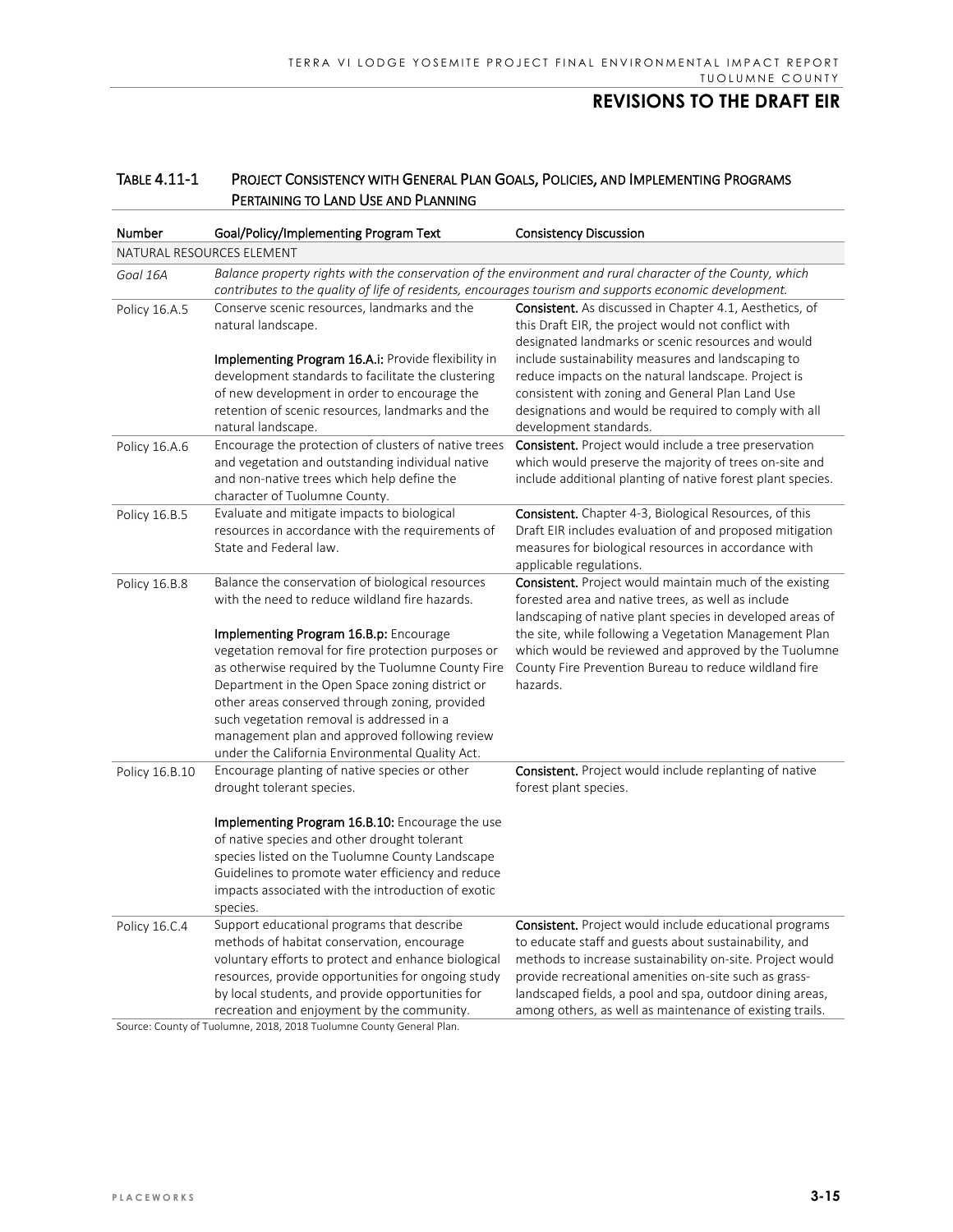# **CHAPTER 4.12 NOISE**

A supplemental noise analysis is hereby added to the EIR and is contained in Appendix L of this Final EIR. The supplemental analysis considers the potential noise effects of the proposed on-site wastewater treatment system.

Table 4.12-4 on page 4.12-5 and Table 4.12-6 on page 4.12-6 of the Draft EIR are hereby amended as shown on the following pages.

#### The fifth paragraph on page 4.12-8 of the Draft EIR is hereby amended as follows:

Noise-sensitive land uses are generally defined as locations where people reside or where the presence of unwanted sound could adversely affect the primary intended use of the land. Places where people live, sleep, recreate, worship, and study are generally considered to be sensitive to noise because intrusive noise can be disruptive to these activities.

|                                                       | Outdoor Activity Areas <sup>b</sup> | Interior Spaces <sup>c</sup> |                 |                                          |
|-------------------------------------------------------|-------------------------------------|------------------------------|-----------------|------------------------------------------|
|                                                       |                                     |                              |                 | <u>L<sub>max</sub></u> , dB <sup>₫</sup> |
| <b>Land Uses</b>                                      | L <sub>dn</sub> /CNEL, dB           | $L_{dn}/CNEL, dB$            | Day             | <b>Night</b>                             |
| Residential - Living Areas                            | 55                                  | 45                           | $\overline{45}$ | $\overline{45}$                          |
| Residential - Sleeping Areas                          | 55                                  | 40                           | 45              | $\overline{40}$                          |
| Transient Lodging <sup>#</sup>                        | 60                                  | 45                           | 三               | $\overline{40}$                          |
| Hospitals, Nursing Homes <sup>ef</sup>                | 60                                  | 45                           | 三               | $\overline{40}$                          |
| Churches, Meeting Halls, Office Buildings, Mortuaries | 60                                  | 45                           | $\overline{45}$ | $\overline{45}$                          |
| Schools, Libraries, Museums                           | 60                                  | 45                           | <u>55</u>       | <u>55</u>                                |

#### TABLE 4.12-4 MAXIMUM ALLOWABLE NOISE EXPOSURE FOR AIRCRAFT NOISE SOURCES<sup>a</sup>

Notes:  $L_{dn}$  = day-night sound level; CNEL = community noise equivalent level; dB = decibel

a. This table applies to noise exposure levels that result from aircraft. For existing receiving land uses, consideration shall be given to the noise exposure from new aviation-related sources during the design and approval of the new aviation-related project. In the case of existing aviation-related noise sources, projects or consideration of land use changes that lie within the jurisdictional area of the Tuolumne County Airport Land Use Commission which involve noise-sensitive land uses shall address the noise exposure environment and use these standards as thresholds. b. An outdoor activity area is a location outside of the immediate structure where formal or informal activities are likely to happen. For example, anywhere on an urban residential property could be an outdoor activity area, while the outdoor activity area for a school would be the playground or sporting fields, and for a hospital would be an exterior patio or exercise area. Where the location of the outdoor activity area is unknown, the exterior

noise level standard shall be applied to the property line of the receiving land uses. c. For typical construction methods, the reduction in the noise level from the outside of the structure to the inside is approximately 15 dB. In a high noise environment, special construction techniques may be necessary to reduce the interior noise level to the standard.

d. Lmax refers to the maximum interior noise level. The design Lmax value shall be established as the maximum aircraft noise level which is exceeded by 10 percent of the aircraft noise events occurring during a typical 24- hour day of aircraft operations. In other words, the Lmax value used in the evaluation shall be determined by eliminating the loudest 10 percent of the aircraft events measured during the sample period, which should be a typical 24-hour day.

de. Transient lodging are overnight accommodations usually intended for occupancy by tourists or other short-term paying customers, examples include hotels, motels, or homeless shelters. Transient lodging, as used in this case, does not include bed and breakfast establishments which are located in rural areas, campgrounds, or guest ranches.

ef. These standards only apply to nursing homes or schools that have more than 6 beds or students, respectively.

Source: Tuolumne County, 2018 Tuolumne County General Plan, Noise Element, Table 5.B.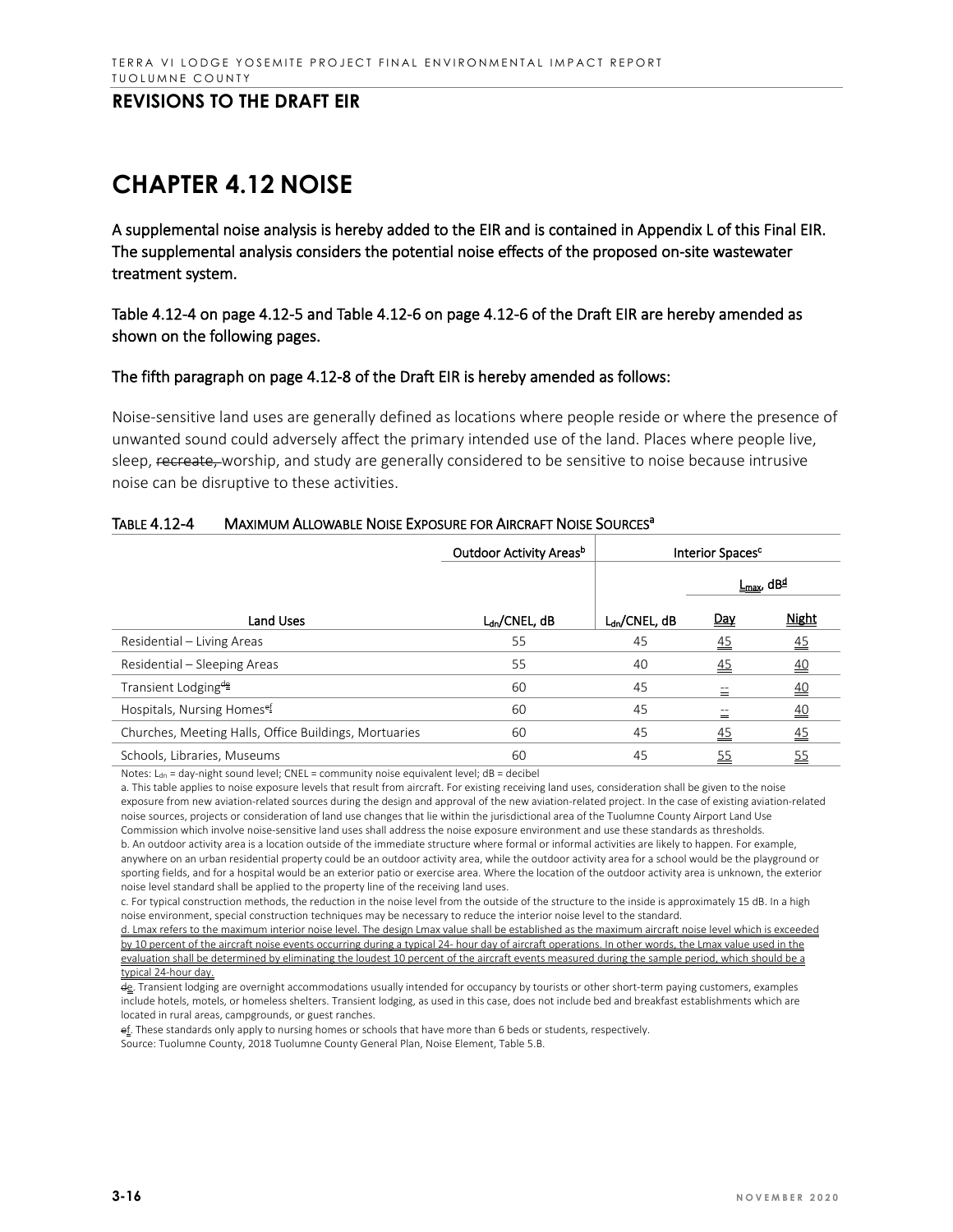# Ambient Noise Levels Without Project,  $L_{dn}$  or CNEL $\frac{b}{n}$  Significant Impact if Cumulative Level Increases By:  $<60 \text{ dB}^{\frac{1}{2}}$  +5.0 dB or more  $60 - 65$  dB<sup>e</sup>  $+3.0$  dB or more

#### TABLE 4.12-6 SIGNIFICANCE OF CHANGES IN CUMULATIVE NOISE EXPOSURE<sup>a</sup>

>65 dB +1.5 dB or more

Notes:  $L_{\text{dn}}$  = day-night sound level; CNEL = community noise equivalent level; dB = decibel

a. This table applies to noise exposure levels as a result of stationary noise sources. For a development project or land use change involving a noisesensitive land use, the noise from nearby noise sources will be considered during design and approval of the project, or in determining whether the l use change is appropriate. For development projects which may produce noise, land use changes and pro possible noise-sensitive uses. When considering modification or expansion at a site that already produces noise levels which exceed these standards at noise-sensitive land uses, the modification or expansion shall be reviewed to consider if the proposed action will further raise the existing noise levels received at the noise-sensitive land use(s).

Noise-sensitive land uses include urban residential land uses, libraries, churches, and hospitals, in addition to nursing homes or schools which have over 6 beds or students, respectively. Transient lodging establishments which are considered noise-sensitive land uses include hotels, motels, or homeless

shelters, but not bed and breakfast establishments located in rural areas, campgrounds, or guest ranches.

b. The sound equivalent level as measured or modeled for a one-hour sample period. The daytime or nighttime value should not be exceeded as determined at the property line of the noise-sensitive land use. When determining the effectiveness of noise mitigation measures, the standards may be applied on the receptor side of noise barriers or other property line noise mitigation measures.

nilar to the hourly Leq, except this level should not be exceeded for any length of time.

a. These standards shall be applied when considering the noise impacts from projects that could cause a significant increase in the cumulative noise exposure of existing noise-sensitive land uses. If it is likely that existing noise-sensitive land uses could experience these increases in cumulative noise exposure, as measured in CNEL or Ldn, then an acoustical analysis that meets the requirements of Table 5.A shall be accomplished and the results considered in project design.

b. Ambient noise is defined as the composite of noise from all sources near and far. In this context, the ambient noise level constitutes the normal or existing level of environmental noise at a given location.

Source: Tuolumne County, 2018 Tuolumne County General Plan, Noise Element, Table 5.D.

### The last section on page 4.12-15, continuing onto 4.12-16, of the Draft EIR is hereby amended as follows:

## *Maintenance Landscaping/Yard*

The development will contain a maintenance building in a yard that will be located adjacent to an existing Caltrans sand storage building west of Sawmill Mountain Road. The proposed maintenance building would house the on-site wastewater treatment system (OWTS) for the proposed project. Appendix L, Supplemental Noise Analysis, of this EIR contains a detailed analysis of potential noise impacts associated with the OWTS and finds the OWTS would not create any new noise impacts and that therefore no additional mitigation measures would be warranted. As described in more detail in Appendix L, the nearest receivers to the proposed OWTS are receivers 1 and 2, which are located approximately 840 and 680 feet away, respectively, from the maintenance building in which the OWTS would be housed. Based on a reference noise level of 65 dBA at 3 feet (the cited reference noise level including the sound attenuation provided by the proposed maintenance building construction), and assuming standard spherical spreading loss of sound (6 dB decrease per each doubling of distance from a stationary source), OWTS noise levels are predicted to be 16 and 18 dB L<sub>eg</sub> at receivers 1 and 2, respectively. The predicted equipment noise levels of 16 and 18 dB could be comparable to the sound of a soft whisper at a distance of 5 feet. The day-night average noise level associated with 24-hour operations of WWTP equipment is calculated to be 22 and 24 dB  $L<sub>dn</sub>$  at receivers 1 and 2, respectively. System equipment noise levels would be even less at receivers located farther away (receivers 3-15). The predicted OWTS equipment noise levels of 16-18 dB L<sub>eg</sub> at the nearest existing noise-sensitive uses (receivers 1 and 2) would satisfy the applicable General Plan daytime and nighttime hourly average noise level standards by a wide margin.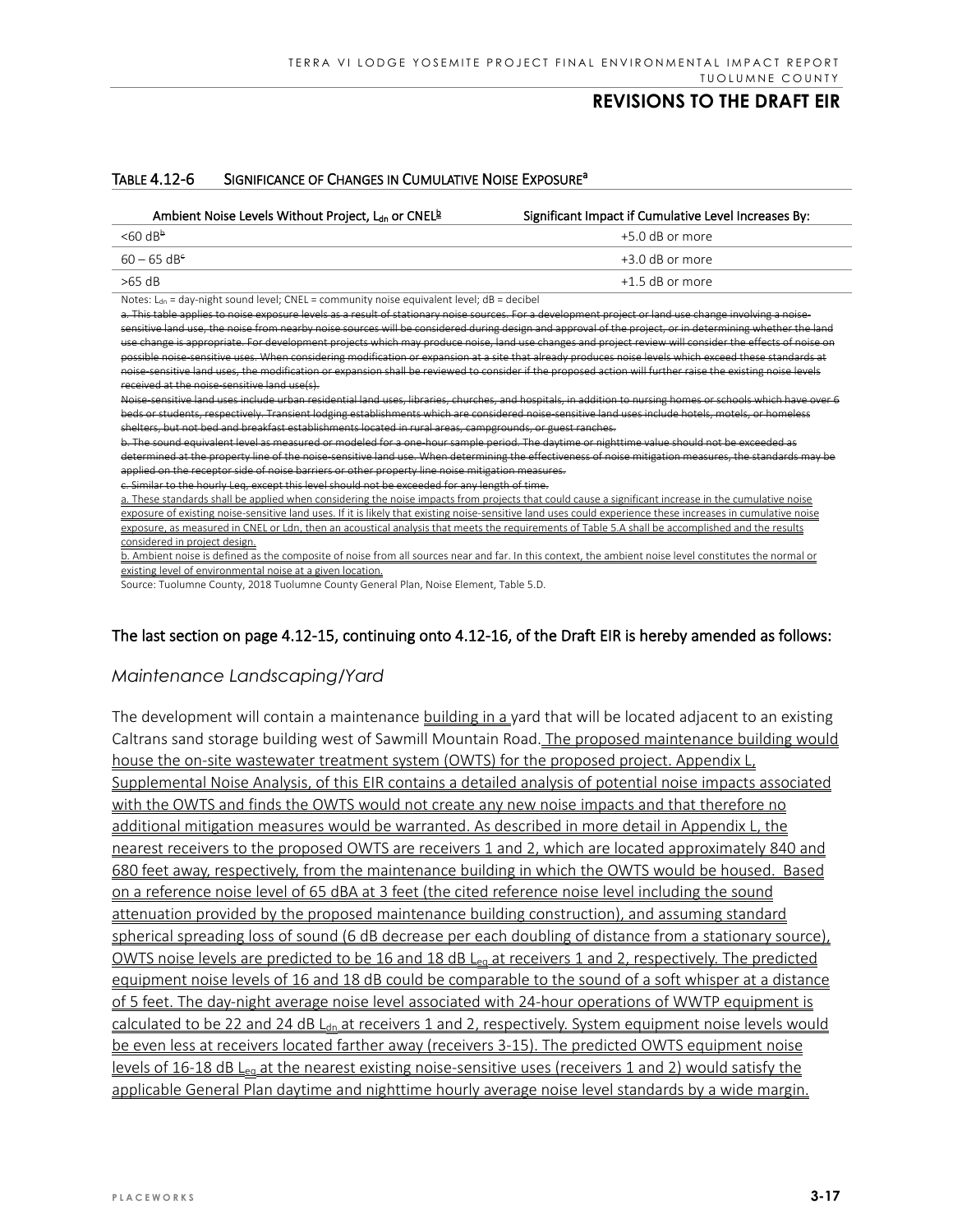$H_{\text{L}}$  is anticipated that the primary noise source associated with maintenance yards include equipment such as circular saws, hammers and nail guns. According to the site plans, the maintenance yard will also include a generator. The project proposes to house the generator within the maintenance/storage building in the proposed maintenance yard; however, this noise analysis provides a conservative analysis by assuming that the generator is unhoused.

The proposed maintenance yard is approximately 700 feet from the nearest existing sensitive use (receiver 1). Table 4.12-10 shows typical noise levels for maintenance equipment. Based on the reference noise levels indicated above, and assuming standard spherical spreading of sound (6 dB decrease per each doubling of distance from source), maintenance yard operations noise exposure at receiver 1 located 700 feet away would be up to 57 dB Leq and 57 dB Lmax. This could exceed ambient daytime and nighttime noise levels at the nearest sensitive receptor, resulting in a *significant* impact.

Mitigation Measure NOI-1.1: In order to satisfy applicable Tuolumne County General Plan daytime and nighttime noise level limits at the nearest existing sensitive use to the project, and subsequently result in maintenance yard noise levels at or below ambient noise conditions at that use, the following noise mitigation measures shall be implemented:

- Construct a solid noise barrier measuring  $8-11$  feet in height along the north, east and west sides of the maintenance yard boundary, as depicted in Figure 4.12-2. The barrier could be constructed of either masonry or precast concrete panels. A noise barrier constructed of wood (or wood composite) fence material with overlapping slat construction would also be sufficient. The purpose of overlapping slats and using screws rather than nails is to ensure that prolonged exposure to the elements does not result in visible gaps through the slats which would result in reduced noise barrier effectiveness.
- Ensure that the generator selected for the maintenance yard have a reference noise level not to exceed 70 dB at a distance of 50 feet. Depending on the power requirements of the equipment, the implementation of a custom engineered generator enclosure may be required in order to achieve an overall equipment noise level of 70 dB at 50 feet.

Significance with Mitigation: Less than significant. Table 4.12-11 11 in Appendix L, Supplemental Noise Analysis, of this EIR, shows the predicted mitigated noise levels.

The highest predicted equipment noise levels of  $38-35$  dB L<sub>eq</sub> and  $41-38$  dB L<sub>max</sub> are below mean measured daytime ambient noise levels within the vicinity of the nearest sensitive use (site LT-2). In addition, the highest predicted mitigated equipment noise level of  $41-38$  dB L<sub>max</sub> is below the mean measured nighttime maximum noise level at site LT-2. Lastly, the highest predicted mitigated equipment noise level of 38-35 dB L<sub>eq</sub> would exceed equal the mean measured nighttime ambient noise level at site LT-2 by 3 dB-of 35 dB – which would be below therefore not exceed the applicable Tuolumne County General Plan cumulative noise level increase criterion of 5 dB.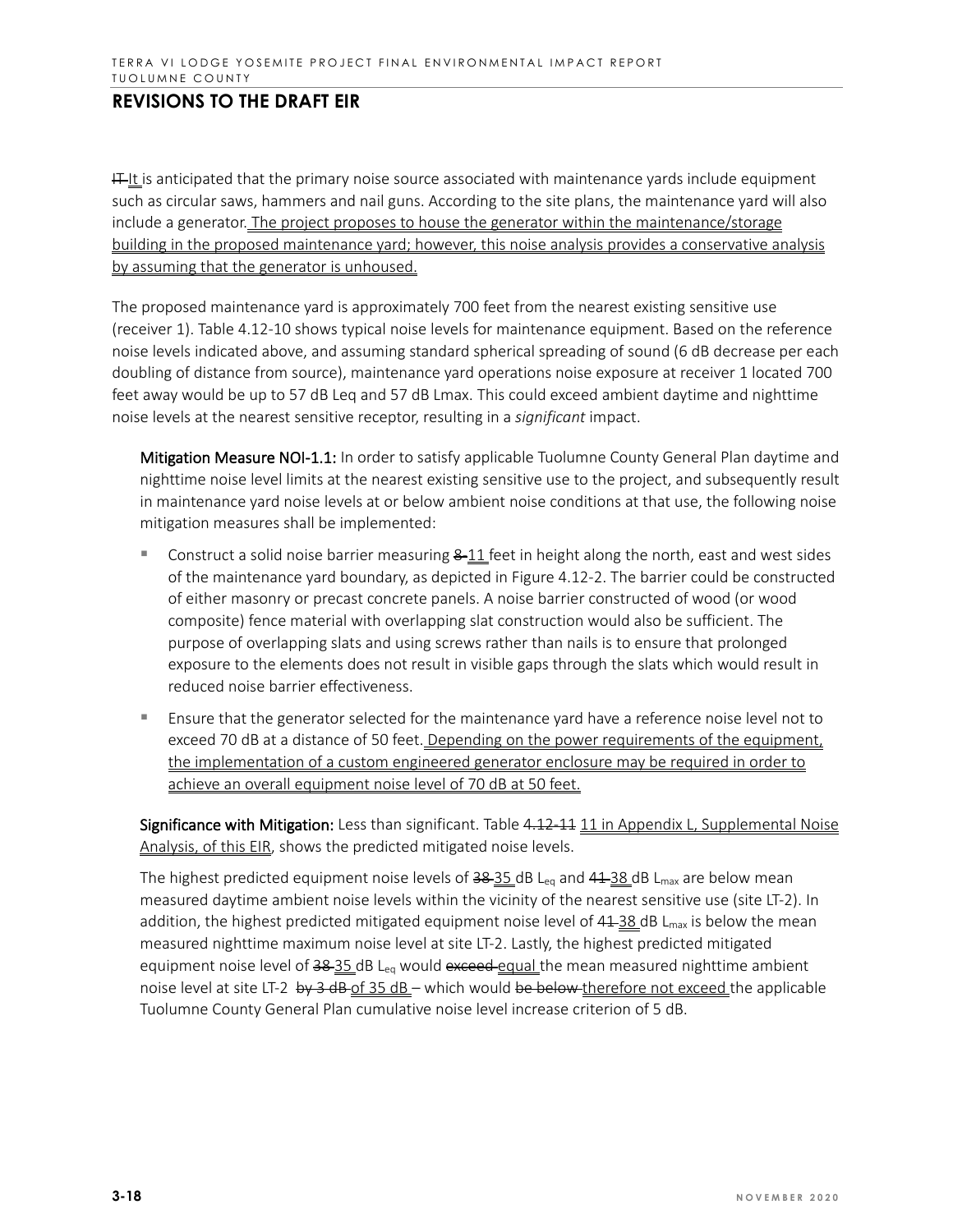#### Mitigation Measure NOI-1.2 on page 4.12-19 of the Draft EIR is hereby amended as follows:

Impact NOI-1.2: The project would generate combined on-site operational noise in the vicinity of the project in excess of standards established in the Tuolumne General Plan daytime and nighttime hourly average noise level standards.

Mitigation Measure NOI-1.2a: To satisfy applicable Tuolumne County General Plan noise level increase criteria at the nearest existing sensitive use to the project, the project shall limit on-site truck deliveries to daytime hours only (7:00 a.m. to 10:00 p.m.) and limit refuse collection activities to daytime hours only (7:00 a.m. to 10:00 p.m.).

Mitigation Measure NOI-1.2b: Implement Mitigation Measure NOI-1.1.

Significance with Mitigation: Less than significant. Table 4.12-13 Tables 17 to 20 in Appendix L, Supplemental Noise Analysis, of this EIR, shows the predicted mitigated noise levels from implementation of Mitigation Measures NOI-1.2a and NOI-1.2b NOI-1.1. Combined project noise levels from normal on-site operations after implementation of this mitigation measure are predicted to be 38 dB Leq and 49 dB Lmax at the nearest sensitive receiver, for which the cumulative increase in ambient noise levels would be less than the General Plan cumulative noise level increase criterion of 5 dB. The data in Tables 17-20 indicate that after implementation of these mitigation measures, combined project noise levels from normal on-site operations are predicted to result in an increase of no more than 4 dB relative to ambient conditions, which is below the applicable General Plan cumulative noise level increase criterion of 5 dB.

### Mitigation Measure NOI-3.1 on page 4.12-23, continuing onto page 4.12-24, of the Draft EIR is hereby amended as follows:

Mitigation Measure NOI-3.1: While mitigation measures related to flight path design and helipad location could potentially be effective in reducing noise levels at the existing residences nearest to the project emergency helipad, it is also possible that noise exposure associated with the selected flight path could impact other sensitive uses along the route. In addition, due to the nature of the operations associated with the proposed helipad (emergency situations), mitigation measures such as limitations on aircraft models and frequency of flights per day (i.e., number per day and time of day) are generally considered to be infeasible in application. Because there are no identified feasible mitigation measures that would ensure noise levels generated by emergency flight operations at the project emergency helipad would not result in substantial increases in ambient noise levels, this impact is considered to be significant and unavoidable. As part of the design and approvals process for the proposed helipad, the project sponsor shall relocate the helipad to a location on the project site farther from residential buildings, if another feasible location can be identified.

Significance with Mitigation: Significant and unavoidable. The project applicant has identified a potential alternate helipad location west of Sawmill Mountain Road, but closer to the intersection of Sawmill Mountain Road with Highway 120 (see Figure 5-1 of this Final EIR), in order to locate the helipad further from residential properties. The feasibility of this alternate location would be determined through the design and approvals process for the helipad, including input from permitting agencies. While mitigation measures related to flight path design and helipad location could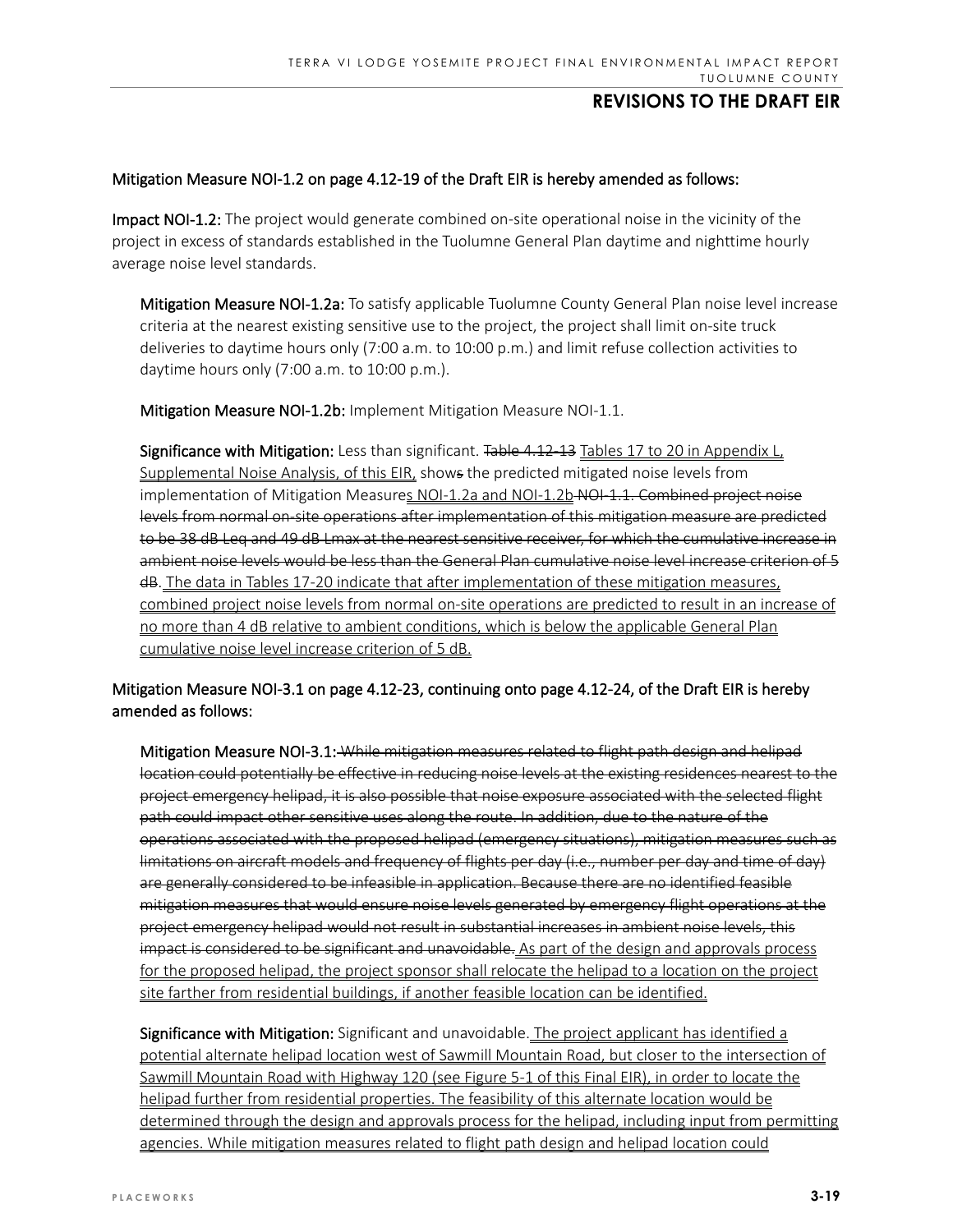potentially be effective in reducing noise levels at the existing residences nearest to the project emergency helipad, it is also possible that noise exposure associated with the selected flight path could impact other sensitive uses along the route. In addition, due to the nature of the operations associated with the proposed helipad (emergency situations), mitigation measures such as limitations on aircraft models and frequency of flights per day (i.e., number per day and time of day) are generally considered to be infeasible in application. Because there are no identified feasible mitigation measures that would ensure noise levels generated by emergency flight operations at the project emergency helipad would not result in substantial increases in ambient noise levels, this impact is considered to be significant and unavoidable.

# **CHAPTER 4.14 PUBLIC SERVICES, PARKS, AND RECREATION**

### The last paragraph on page 4.14-3, continuing onto page 4.14-4, of the Draft EIR is hereby amended as follows:

Fire protection services are provided through a multi-jurisdiction effort by the Groveland Community Services District (GCSD), Tuolumne County Fire Department (TCFD), CAL FIRE, and the United States Forest Service (USFS). The closest staffed fire station to the proposed project site is the Groveland Community Services District (CSD) station, located at 18930 Main Street, in Groveland. This station is approximately 17

miles from the proposed project site, which translates to an approximately 22-minute drive time with no traffic. The project site is technically located within the primary response area of the Tuolumne County Fire Department, whose closest station that is staffed full-time is Station 76 at 18249 4th Street in Jamestown, a 40-mile drive to the northeast, which takes approximately 57 minutes. The closest Tuolumne County volunteer fire station is located at 13785 Highway 120 in Chinese Camp, a 34-mile drive to the east, which would take about 47 minutes. The closest CAL FIRE station is located at  $11300$  11700 Merrell Road in Groveland, which primarily responds to fire suppression calls in the SRA. This station is further from the project site than the GCSD, and therefore it is assumed that it would not be the first-in station for most incidents at the project site. The Merrell Road station is an Amador station. An Amador station is a CALFIRE fire station, with CALFIRE staff and equipment. The cost of running the station is borne by the State during fire season. During the winter months, GCSD is charged for providing the service.

# **CHAPTER 4.15 TRANSPORTATION**

### Mitigation Measure TRANS-3 on page 4.15-21 of the Draft EIR is hereby amended as follows:

Mitigation Measure TRANS-3: Construction of the proposed left turn lane from SR 120 to Sawmill Mountain to accommodate project-generated traffic will require cutting the hillside and vegetation removal in conformance with Caltrans standards, which will open the line of site-sight to an acceptable distance, as determined by Caltrans. The project sponsor shall obtain encroachment permit approval from Caltrans prior to the start of construction on the proposed project site and shall complete improvements to SR 120 prior to operation of the proposed project.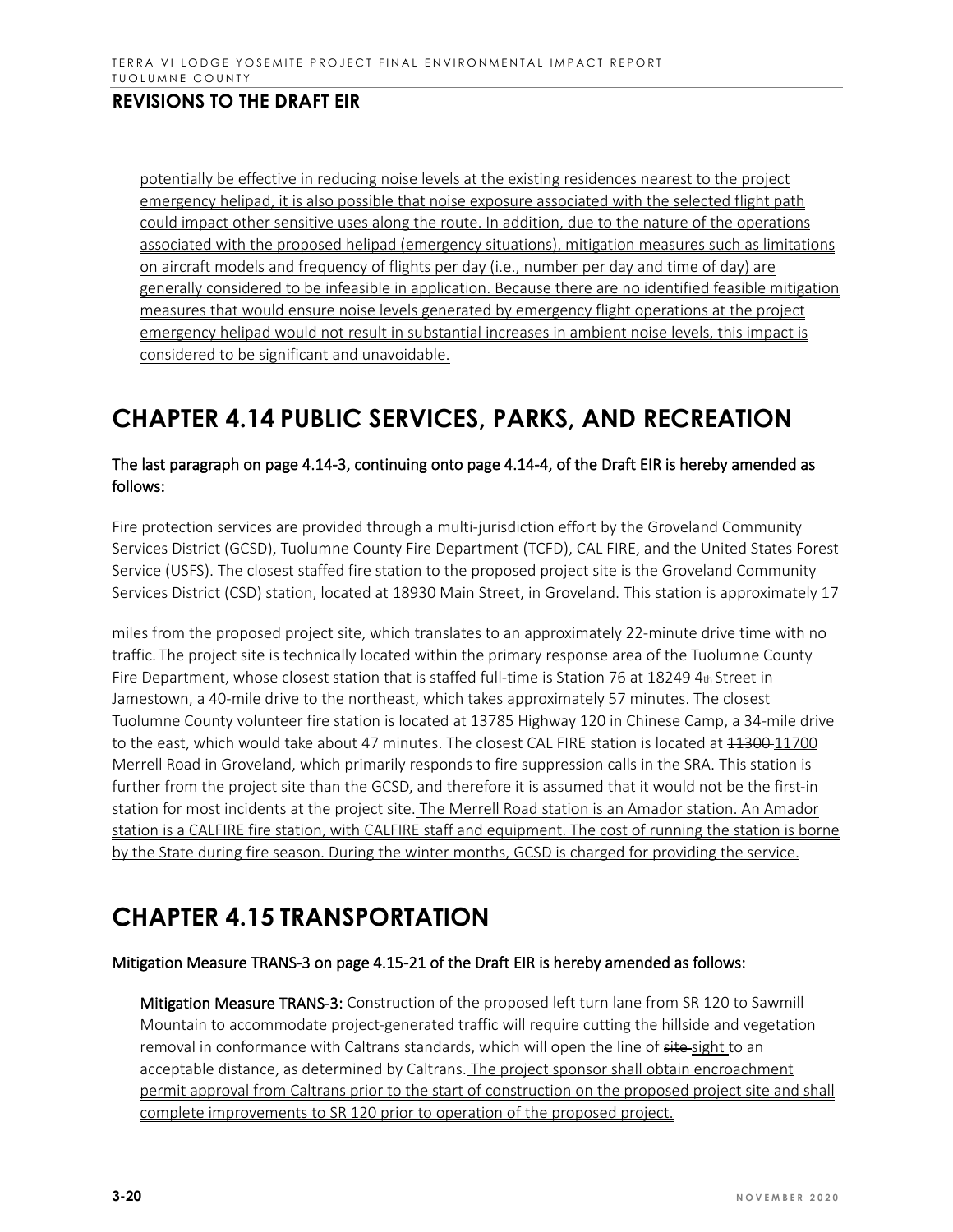# **CHAPTER 4.16 UTILITIES AND SERVICE SYSTEMS**

### Impact discussion UTIL-1 on page 4.16-4, continuing onto page 4.16-5, of the Draft EIR is hereby amended as follows:

The project proposes an on-site public water system that would be developed from two on-site wells that are currently in place. One well at a time would be pumped at a rate of 26.5 gallons/minute (gpm) to meet the estimated daily water demand of approximately 16,636-17,832 gallons per day (gpd). The pumped groundwater would be treated and stored in two 60,000-gallon water tanks located along the northern boundary of the project site, just east of the employee housing. Non-potable water needs would be met by using captured rainwater and recycled water-treated grey water, which will be stored in a 60,000-gallon tank next to the potable water tanks. Fire suppression systems and site hydrants for fire protection would be provided using a combination of reclaimed, treated greywater, and potable water storage.

The project proposes to minimize water consumption through the following measures:

- Low low-flow plumbing fixtures, high efficiency equipment such as washers, dryers, and dishwashers.
- Education programs to educate hotel staff and guests about sustainability. Staff would be trained on how to reduce solid waste disposal, food waste generation, and water consumption. Guests would also be encouraged to reduce their water consumption and waste generation. Below are examples of the conservation programs the hotel would implement:
	- Reduced frequency of housekeeping: the hotel would educate the guests on the impacts of servicing the rooms less often and the importance of reusing towels and linens.
	- Guest room water usage monitoring: the hotel will incorporate water flow technology to provide guests real time information on water usage per room. Guests will be educated on water usage and impacts on the environment.
	- On-site water treatment and storage to reduce the use of potable water consumption.
	- Grey water-Recycled systems for landscape irrigation.
	- Rainwater collection and storage.

As indicated under impact discussion HYD-2 in Chapter 4.10, Hydrology and Water Quality, a groundwater capacity assessment was conducted in October 2019. The two on-site wells were pumped concurrently at a combined constant rate of 53 gpm for 10 days and water level responses were measured in the two onsite pumping wells, three monitoring wells on the northern edge of the project site, and three nearby domestic wells. (See Figure 4.16-1.) The assessment found that the wells met the requirements of the SWRCB for capacity testing of a new water source, and that each well can be pumped safely at a rate of 26.5 gpm, or 38,160 gpd. The proposed project intends to operate the wells in an alternating pattern, with one well pumping and the other well on standby. Since the water demand for the proposed project would be  $16,636-17,832$  gpd, each well can individually supply the proposed project's demand.

Therefore, the proposed project would not result in the construction of new water treatment or distribution facilities and the impact would be *less than significant*.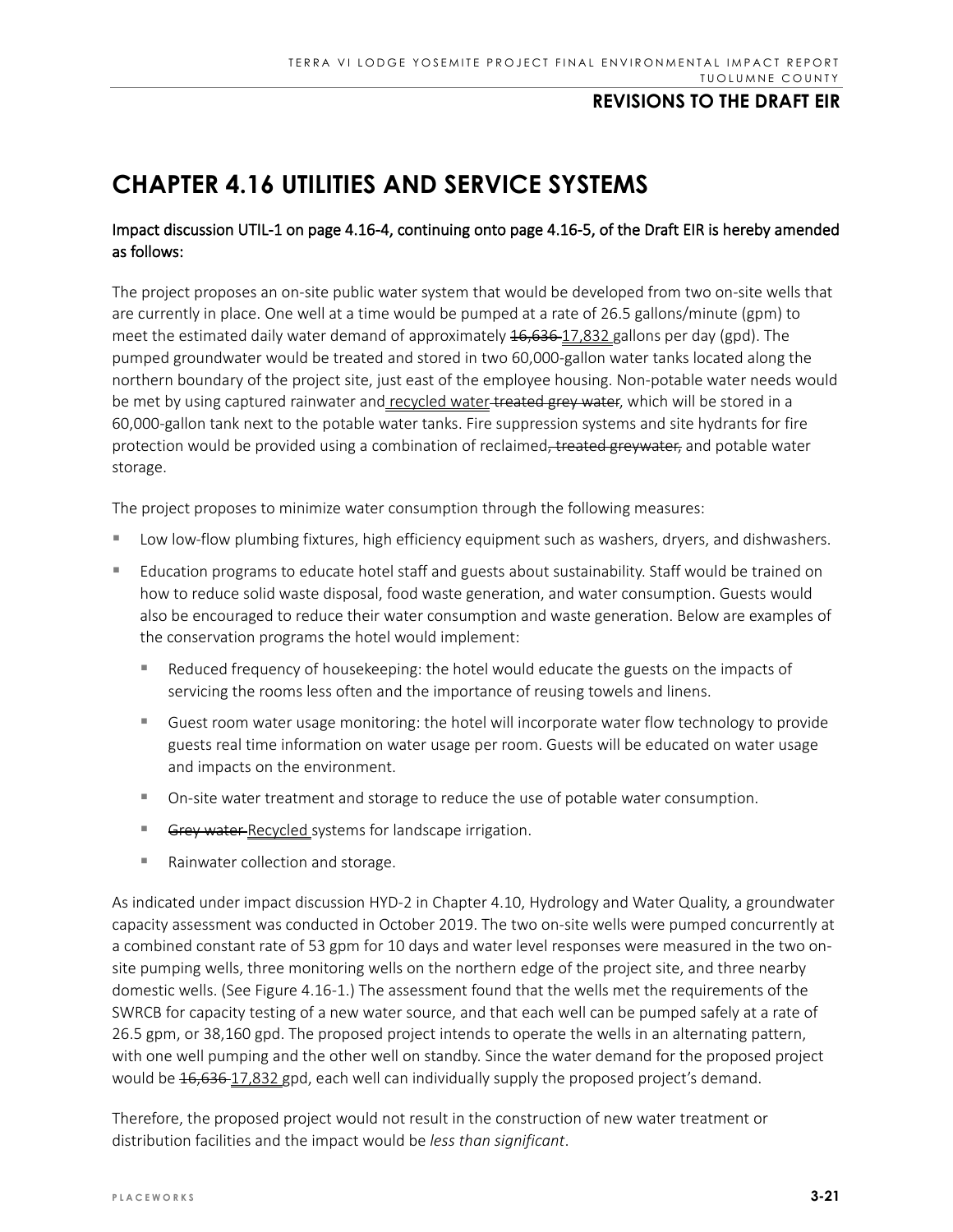### The first paragraph of impact discussion UTIL-2 on page 4.16-5 of the Draft EIR is hereby amended as follows:

The potable water demand for the proposed project was calculated at  $16,636$  17,832 gpd (approximately 11.4-12.4 gpm), with the installation of water efficient plumbing fixtures as per the CALGreen building standards code. <sup>4</sup> A 10-day pumping test was conducted by GeoScience using the two on-site groundwater wells to determine if there would be sufficient water supplies available to serve the project and the surrounding community during normal, dry, and multiple dry years.

4 Shamim Engineering Consultants, 2020, Water Demand Calculations for Terra Vi Lodge. Dated February 11 September 4, 2020.

#### The first full paragraph on page 4.16-8 of the Draft EIR is hereby amended as follows:

Furthermore, non-potable water needs would be met using captured rainwater and treated grey-recycled water to irrigate a landscaped area of approximately 98,440 square feet.6 Irrigated areas would be located around vehicle entry and drop-off, the active-use outdoor amenity areas, and the areas immediately surrounding the buildings. The California DWR's Water Budget Workbook was used to calculate the maximum allowed irrigation water allowance for compliance with MWELO and CalGreen standards. The landscaped area for the proposed project is specified as being a special landscape area in the workbook since it would be irrigated by reclaimed water. The effective precipitation is specified as being 36.5 inches per year. The maximum allowable outdoor water demand for the proposed project is approximately 5,396 gpd. Outdoor water demand would be supplied by the grey-recycled water system on-site. This system has a capacity of 7,000 gpd and can therefore accommodate the irrigation water demand for the proposed project. In addition, return flow from the grey-recycled water irrigation system and from the on-site septie system-leach fields will provide additional recharge to the groundwater aquifer beneath the site.

#### Impact UTIL-4 on page 4.16-11 of the Draft EIR is hereby amended as follows:

Wastewater generated by the proposed project would be conveyed to an on-site wastewater treatment system (OWTS) located in the proposed maintenance yard building. The OWTS would treat wastewater to tertiary standards and would be designed and built to incorporate beneficial uses of recycled water. Recycled water would be used for non-potable indoor, on-site landscape irrigation, and fire suppression. Wastewater would be treated on-site, with excess treated effluent disposed in leach fields on the west side of Sawmill Mountain Road. Wastewater from the proposed project would flow to an on-site wastewater treatment system. The wastewater system would be divided between five separate wastewater systems sized for less than 10,000 gpd of sewage loading each. An area has been planned for and set aside for a 100 percent replacement future leach system area. The food service wastewater treatment system would include a technologically advanced aerobic-treatment system that would be continuously monitored. Specifically, a microprocessor controlled treatment system would provide remote telemetry to a qualified service provider for 24-hour wastewater treatment system monitoring. All wastewater would be separated into black water and greywater and treated on-site. The black water would be disposed through the proposed leach system, and the greywater would be treated, stored, and re-used for on-site landscape irrigation. The proposed wastewater treatment and pumping system would be located on the southern border of the project site, between Highway 120 and the proposed fire access road. Surplus greywater would be disposed in the leach field.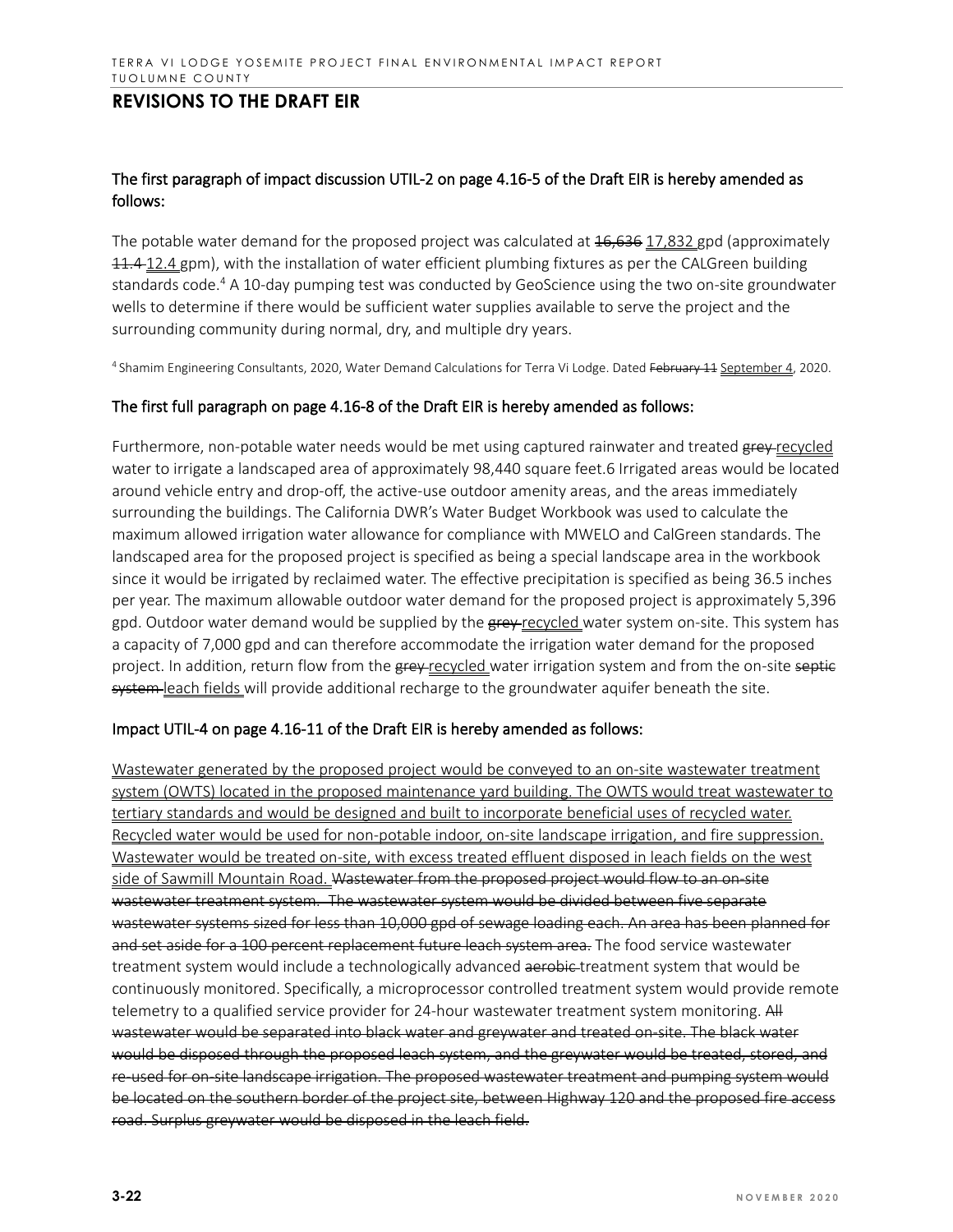The construction‐related impacts associated with these improvements are analyzed throughout this Draft EIR-DEIR. Impacts to water quality from the leach fields is are addressed in Chapter 4.10, Hydrology and Water Quality. Furthermore, plumbing on‐site would be installed in accordance with the California Plumbing Code and construction of the on site wastewater treatment system (OWTS) and leach field would be regulated by the Central Valley RWQCB pursuant to the SWRQB's General Waste Discharge Requirements for Small Domestic Wastewater Treatment Systems (Order WQ 2014‐0153‐DWQ). The project applicant shall file a Report of Waste Discharge (ROWD) with the Central Valley RWQCB to obtain coverage under the Waste Discharge Requirements (WDRs). The ROWD shall include a technical report that describes the wastewater generation, treatment, storage, and disposal. Upon review of the ROWD, the Central Valley Regional Water Board's Executive Officer will issue a Notice of Applicability (NOA) when coverage under the General Order has been authorized. The NOA will contain the necessary site‐specific monitoring and reporting requirements. Furthermore, the proposed project would comply with the requirements of the Basin Plan including any prohibitions and/or water quality objectives, governing the discharge from the OWTS and leach field. Upon implementation of these regulatory requirements the impact would be less than significant.

#### Impact UTIL‐10 on page 4.16‐22 of the Draft EIR is hereby amended as follows:

Of the 64 acres that make up the project site approximately 11.5 acres, or 18 percent, would be mass graded for the buildings, roads, and parking. Wastewater would be treated on-site, with excess treated effluent disposed in leach fields on the west side of Sawmill Mountain Road. The area affected by the installation of the primary septic system is an additional 1.4 acres. The increase in impervious surfaces onsite would increase stormwater runoff. The drainage design would detain stormwater on‐site during storm events and meter the outflow in order not to exceed the capacity of the existing culvert under Highway 120. Roof drainage and landscape area drains would direct stormwater underground to detention areas. Sheet flow from roads and parking areas would be captured in surface drainage swales which would also be directed to detention areas. Drainage swales and detention areas would be landscaped. Furthermore, the proposed project would implement rainwater collection and storage which further reduces runoff.

# **CHAPTER 4.17 WILDFIRE**

### The third paragraph on page 4.17‐28 of the Draft EIR is hereby amended as follows:

Although the project site is largely composed of conifer forests, the proposed project would introduce management activities on the project site that would reduce wildfire hazards from on‐site vegetation characteristics. As discussed in Chapter 3, Project Description, of this Draft EIR, the proposed project would develop a Vegetation Management Plan that would, in part, address irrigated landscaping, a greywater recycled water system, and additional defenses against wildland fires. The undeveloped areas of the project site and defensible space zone would be designed and maintained in compliance with the Vegetation Management Plan.

#### The third paragraph on page 4.17‐31 of the Draft EIR is hereby amended as follows:

The undeveloped and landscaped areas of the project site would be designed and maintained in compliance with County‐reviewed and ‐approved Vegetation Management Plan. The proposed project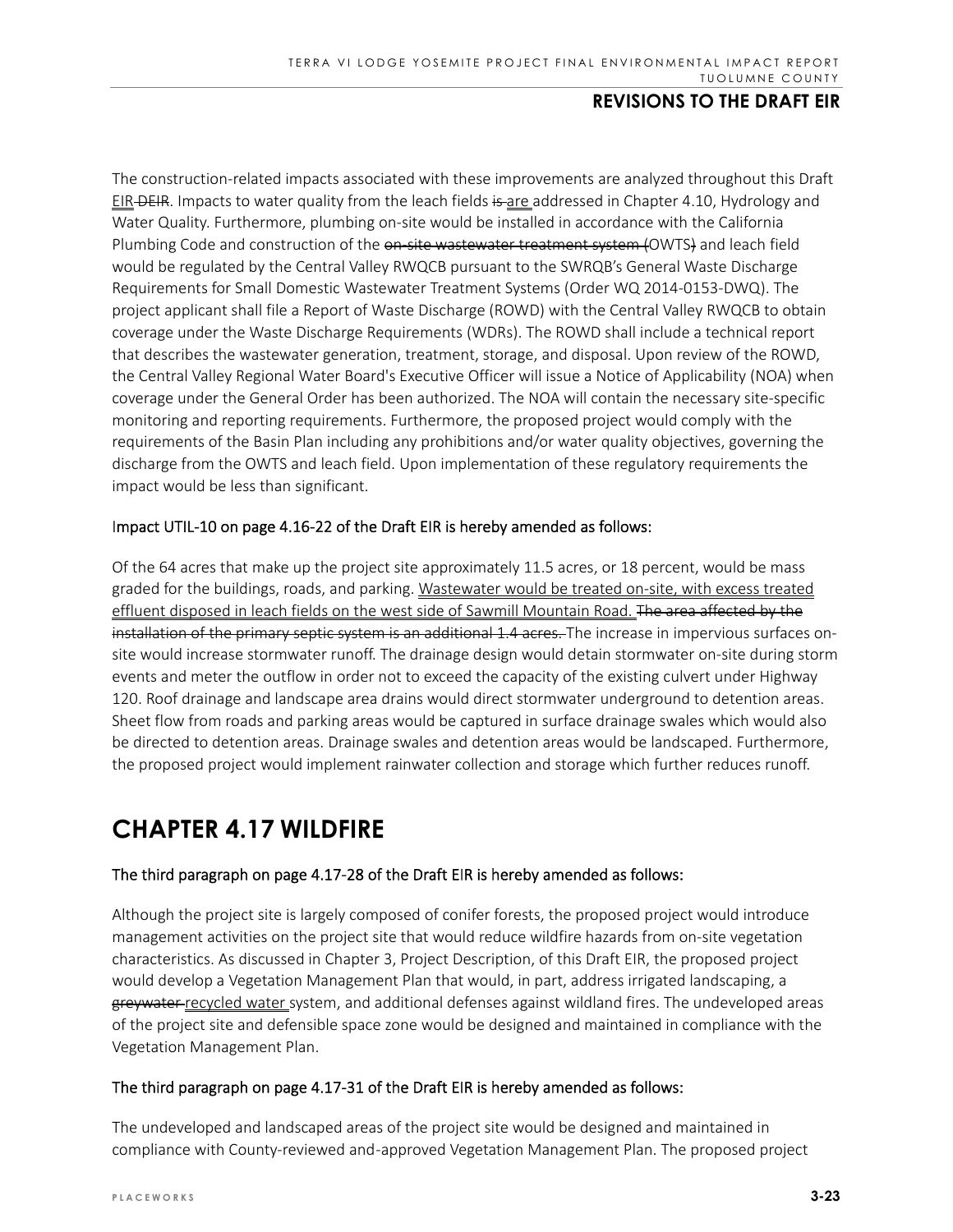would integrate the needs for wildland fire safety, and the landscape would be irrigated using a greywater recycled water system, which would provide an additional defense against wildland fires. Additionally, the proposed project would be required to comply with Tuolumne County General Plan Policy 17.E.8 and Implementation Program 17.E.t, which require property owners to maintain wildlands in a fire resistant manner and remove dead or diseased trees pursuant to California PRC Section 4291. As shown in Figure 3-13, the Landscape Zone will include areas that will be irrigated using the greywater-recycled water system, which is an additional defense against wildland fire. The potential environmental impacts associated with future construction on the project site, including roadway and trail construction, are evaluated in Chapter 4.3, Air Quality, Chapter 4.8, Greenhouse Gas Emissions, Chapter 4.12, Noise, and Chapter 4.16, Transportation and Traffic, of this Draft EIR.

# **CHAPTER 6 ALTERNATIVES**

#### The last paragraph on page 6‐17 of the Draft EIR is hereby amended as follows:

Site‐specific study of the alternate site would need to be conducted to ensure adequate water supply and pressure, and adequate capacity for wastewater treatment, however these issues could be addressed through payment of service impact fees in addition to the ongoing property tax assessments. Unlike the proposed project, this alternative would utilize water provided by GCSD, instead of water pumped from on‐site wells. The GCSD obtains all of its water from the San Francisco Public Utilities Commission's Hetch Hetchy Reservoir, which originates from snowmelt in the High Sierra.2 It is assumed that this alternative would include rainwater collection and grey-recycled water systems for irrigation, like the proposed project.

#### The first paragraph on page 6‐18 of the Draft EIR is hereby amended as follows:

This alternative would utilize sewer utilities provided by GCSD, instead of an on-site septic wastewater treatment system. The GCSD's wastewater treatment system provides collection for approximately 1,500 residents of Groveland and Big Oak Flat communities, and includes 16 sewage lift stations, 35 miles of gravity mains, seven miles of force mains, a recycled water treatment plant, two surface storage reservoirs, and approximately 15 acres of spray fields.

#### Section 6.5.3, Reduced Footprint Alternative, on page 6‐19 of the Draft EIR is hereby amended as follows:

Under this alternative, the project would be redesigned to reduce the development footprint and overall size of the project. The employee apartments and guest cabins located on the northeast section of the developed area would not be constructed and these areas would be left in their existing condition. Removing these two development areas would reduce the area of development by 5 acres. The size of the main lodge building size would be the same as under the proposed project, but the employee apartments and guest cabins rooms located on the northeast section of the developed area would not be constructed. This would reduce the developed area by 5 acres. The main lodge would include 10 employee suites, resulting in a reduction of 10 guest rooms for a total of 90. This alternative assumes that the project's main lodge would accommodate up to 360 guests, compared to 400 guests, and 35 staff, compared to 40, with 10 staff living on-site, compared to 22. The main lodge would provide the same facilities as under the proposed project, including recreational facilities, a public market, and other guest amenities.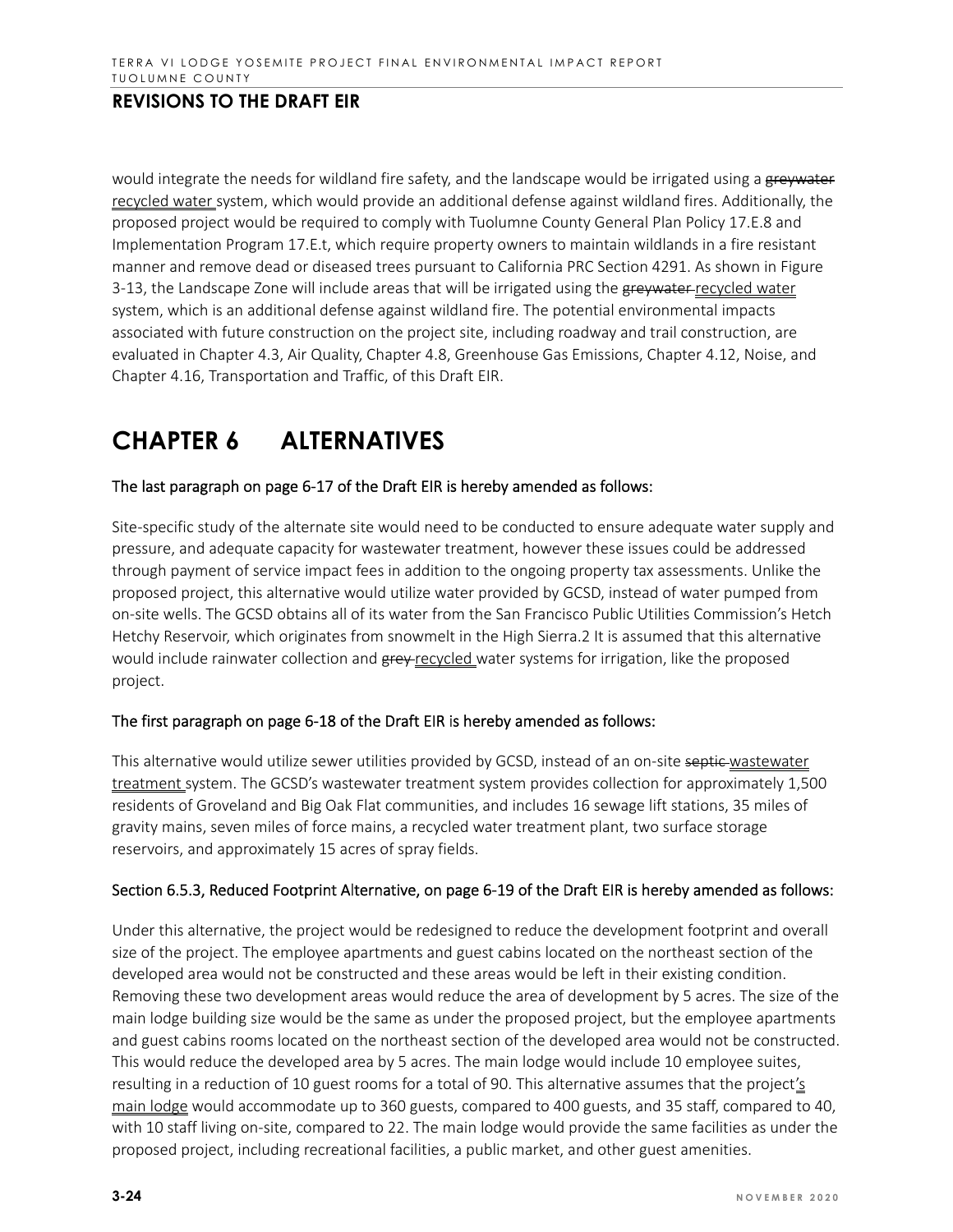Access to the site would be provided by the same two entrances off of Sawmill Mountain Road as under the proposed project. It is estimated that the Reduced Footprint Alternative would generate approximately 170 fewer net new daily trips than the proposed project, which is an approximately 15 percent reduction in net new trips. The alternative would include the YARTS stop included in the proposed project. This alternative would not include the proposed emergency helipad, but it would include the fire access road off of Highway 120 that is included in the proposed project.

Water storage tanks would be included in the same location as under the proposed project and would be accessed by the internal roadway planned along the northern portion of the project site, including the proposed cul‐de‐sac. This alternative would include the maintenance yard on the west side of Sawmill Mountain Road. All other areas of the project site would remain undeveloped, with the exception of the septic leach fields, well, and propane facilities included in the proposed project.

The landscaping plan would be the same as under the proposed project, with the exception that the employee housing and cabin areas would be left in their existing, undeveloped state.

### Section 6.5.3.16, Utilities and Service Systems, on page 6‐24, continuing onto page 6‐25, of the Draft EIR is hereby amended as follows:

As described in Sections 6.5.1.16 and 6.5.2.16, the proposed project would result in a significant‐but mitigable impact associated with post-project runoff and creation of new stormwater drainage facilities. Under the Reduced Footprint Alternative, the project would require utilities to service a smaller developed area, with reduced employee and guest numbers. Water would still be supplied by two on‐site wells, and wastewater would be treated with an on-site septic wastewater treatment system. Construction and operational solid waste would still represent an insignificant amount compared to the daily throughput capacity of the landfill. In addition, the project would utilize the same energy supply facilities and transmission infrastructure without requiring off-site modifications to these utilities. While the Reduced Footprint Alternative would result in less impermeable surfaces than the proposed project, it would still implement the addition of impermeable surfaces on currently undeveloped land. As with the proposed project this would potentially still require further mitigation to ensure post‐project stormwater volumes do not exceed pre‐project development volumes. Nonetheless, the reduction in the amount of impervious surfaces and in the amount of people and space using utilities would result in slightly lessened impacts regarding utilities and service systems under the Reduced Footprint Alternative.

#### The third paragraph on page 6‐28 of the Draft EIR is hereby amended as follows:

This alternative would meet the project objectives related to building materials, wildfire prevention measures, lighting design, parking supply, and provision of a YARTS stop. It would also involve the same water source and septic-wastewater treatment design.